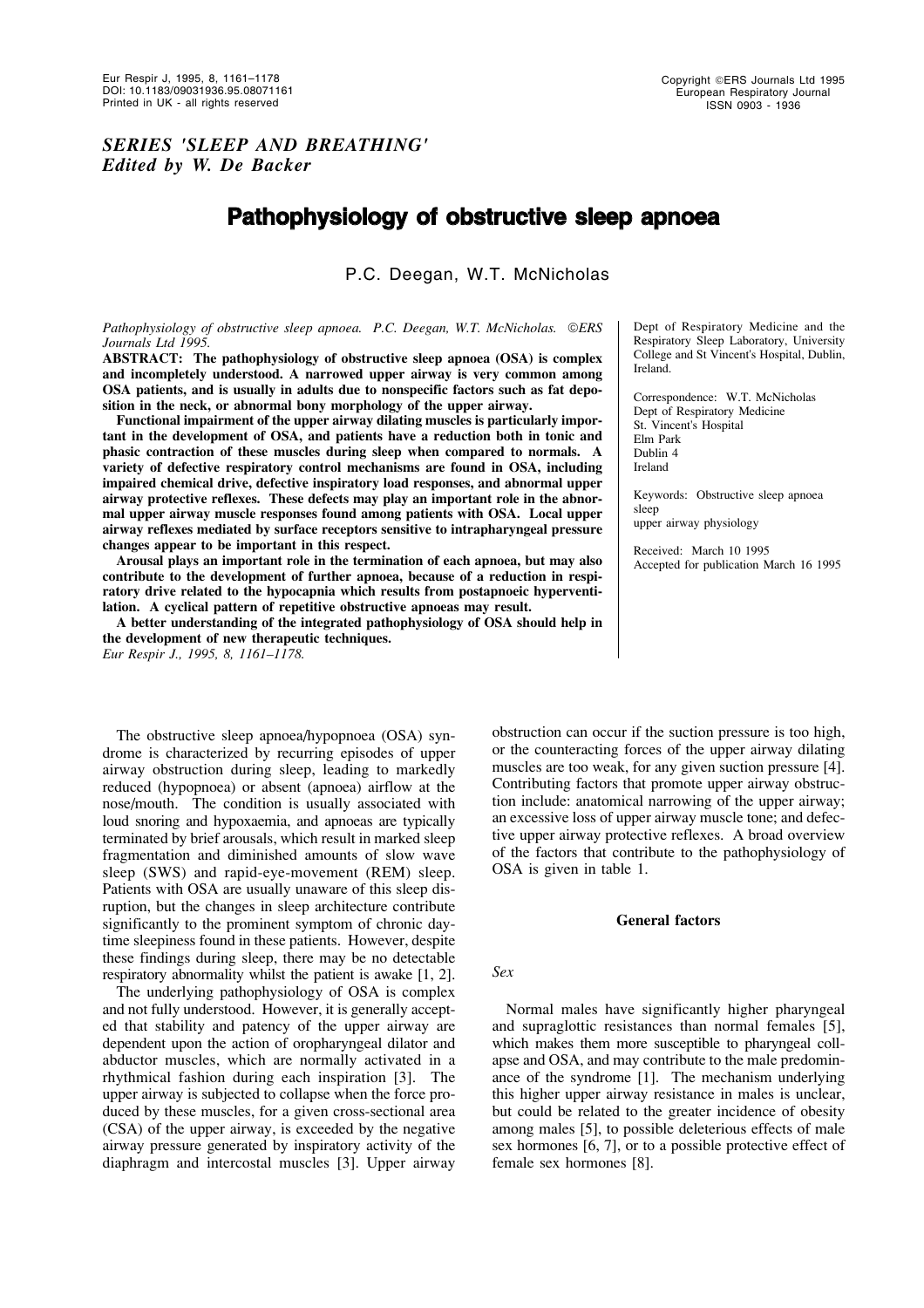| General factors                 | Anthropometric (male sex, age, obesity)<br>Drugs (ethanol, hypnotics)<br>Genetics                          |
|---------------------------------|------------------------------------------------------------------------------------------------------------|
| Reduced upper<br>airway calibre | Specific anatomical lesions (enlarged ton-<br>sils, micrognathia)<br>Neck flexion<br>Nasal obstruction     |
| Mechanical factors              | Supine posture<br>Increased UA resistance<br>Increased UA compliance                                       |
| Upper airway<br>muscle function | Abnormal UA dilator muscle activity<br>Impaired relationship of UA muscle and<br>diaphragm contraction     |
| Upper airway<br>reflexes        | Impaired response to negative pressure<br>Feedback from the lungs                                          |
| Central factors                 | Reduced chemical drives<br>Increased periodicity of central drive<br>Inadequate response to breath loading |
| Arousal                         | Impaired arousal responses<br>Postapnoeic hyperventilation                                                 |

Table 1. – Factors contributing to the pathophysiology of obstructive sleep apnoea

UA: upper airway.

#### *Age*

Pharyngeal resistance increases with age in normal men, possibly related to greater body weight [5], and it is widely believed that the risk of developing OSA increases with age in men. However, this assumption is far from conclusive. One study has shown that, although there may be an increased incidence of sleep-disordered breathing among older (>50 yrs), otherwise healthy subjects compared to younger controls, the frequency of such sleep disordered events is not in the range of the OSA syndrome [9]. Another study demonstrated that 28% of randomly selected patients (>65 yrs) had apnoea frequencies of more than 5 episodes $\cdot$ h<sup>-1</sup>, but many of these were asymptomatic, and it was suggested that an apnoea frequency in excess of 5 episodes·h-1 may be a "normal" finding in this age group [10].

## *Obesity*

Although weight in normal men correlates significantly with pharyngeal resistance [5] this relationship is lost when the influence of age is eliminated. Nevertheless, it has long been recognized that there is an association between obesity and sleep apnoea [11], and weight loss can be very beneficial in the management of OSA [12– 14].

One possible explanation for the relationship between obesity and OSA is that the upper airway is narrowed in obese patients as a result of increased fat deposition in the pharyngeal walls [15]. Studies using conventional computed tomography (CT) failed to identify any abnormal fat deposition in the immediate vicinity of the upper airway [16, 17]. However, the development of magnetic resonance imaging (MRI), which can make use of specially "weighted" images to detect fat, has led to the demonstration of increased fat deposition surrounding the collapsible segment of the pharynx in patients with OSA [18, 19]. The amount of fat detected also correlates with subject's apnoea/hypopnoea frequency (AHI) [19]. Another possible explanation for the relationship between obesity and OSA is the fact that obese subjects often have smaller lung volumes, particularly functional residual capacity (FRC), than nonobese subjects, which in turn can indirectly influence upper airway size and contribute to upper airway narrowing [20].

The upper airway may also be narrowed in obese patients with OSA as a result of external compression by superficially located fat masses [21, 22], and this could explain the finding that increased neck circumference correlates more closely than general obesity with the incidence and severity of OSA [23, 24]. In an experimental model, lard-filled bags, simulating cervical fat accumulation, were applied to the anterior neck of supine anaesthetized rabbits and were found to increase upper airway resistance and decrease closing pressures [21].

#### *Genetics*

Several reports of families, in which multiple members were found to have OSA, suggest a possible genetic element [25–27]. Both clinical symptoms [28], and sleep laboratory evidence [29], of sleep-related breathing disorders are found to occur more frequently in the relatives of patients with OSA, than in the general population.

#### *Drugs*

Ethanol ingestion increases the frequency and duration of apnoeas because of the combined effects of reducing upper airway muscle tone and depressing the arousal response [30–32]. Ethanol also reduces genioglossus (GG) muscle activity during both quiet breathing and hypercapnia in healthy normal subjects [33]. Ethanol is believed to have a depressant effect on the reticular activating system (RAS), and appears to have more profound effects on the upper airway muscles than on the ventilatory pump muscles [33].

Both ethanol [34] and diazepam [35] significantly reduce hypoglossal nerve and GG electromyographic (EMG) activity in cats, at doses that produce little change in phrenic nerve and diaphragmatic (DIA) EMG activity. Ethanol also reduces GG responses to hypoxia and hypercapnia, whilst DIA responses are essentially unchanged [34]. Chloral hydrate [36] and anaesthetics [37] have a depressant effect on the RAS, with hypnotic doses of chloral hydrate preferentially depressing GG activity as compared with DIA activity [36]. This selective depression of upper airway muscle activity suggests that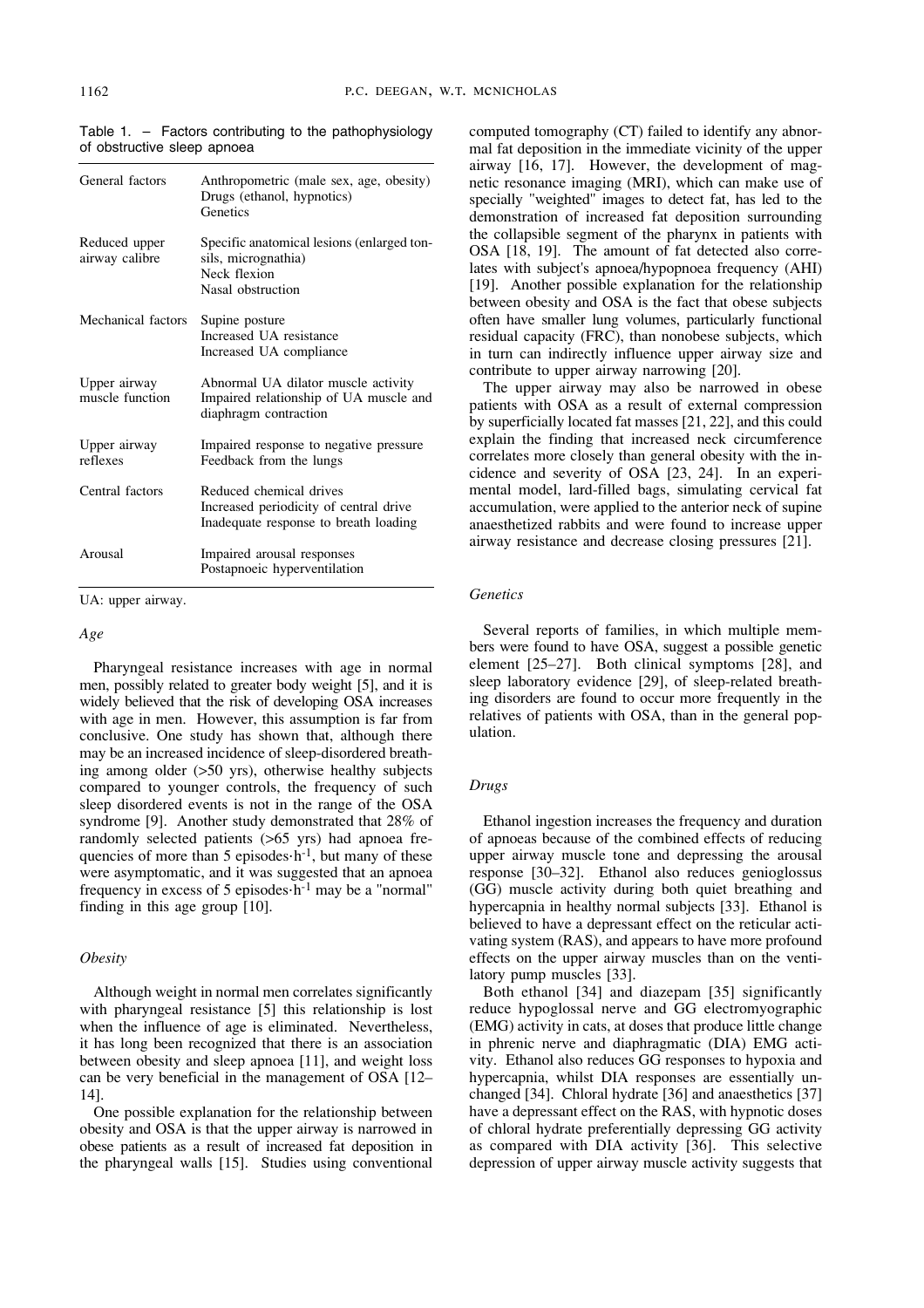the respiratory activities of these muscles may be more dependent on the RAS than the bulbo-spinal phrenic system [34]. The importance of the relationship between upper airway muscles and the DIA is discussed below in "abnormalities of airway muscle function".

## **Reduced upper airway calibre**

Factors that reduce upper airway calibre lead to increased upper airway resistance, with the generation of a more negative pharyngeal pressure during inspiration [38], and thereby predispose to upper airway occlusion during sleep. There are a number of recognized anatomical abnormalities that are associated with narrowing of the upper airway and predispose to OSA. Specific anatomical abnormalities are more frequently seen in children, particularly adenoidotonsillar enlargement [39–41]. Conditions associated with facial dysmorphism and/or mandibular abnormalities show a predisposition to OSA, and include choanal atresia [42], micrognathia [42, 43], and craniofacial dyostosis [42, 44]. Micrognathia is particularly associated with OSA, as a small and/or retropositioned mandible places the base of the tongue closer to the posterior pharyngeal wall and interferes with the efficiency of the GG muscle in keeping the tongue out of the narrowed pharynx [45]. Surgical correction of specific anatomical abnormalities, such as adenoidotonsillar enlargement, can result in partial or complete resolution of OSA [41, 46].

Infiltration of upper airway muscles and soft tissues can impair muscle function and reduce the upper airway lumen, as in myxoedema [47], acromegaly [48, 49], involvement by neoplastic processes [50], and mucopolysaccharidoses [51], all of which have been associated with a predisposition to OSA. Treatment of the underlying process can reverse upper airway obstruction [47, 50]. Most adult patients with OSA, however, have no specific skeletal or soft-tissue lesion obstructing the upper airway, but often have a small congested oropharyngeal airway.

## *Head position*

The position of the head and neck is an important factor in pharyngeal patency, with neck flexion capable of producing considerable increases in pharyngeal resistance during wakefulness and anaesthesia, particularly in obese subjects [52, 53]. Varying head position between flexion and extension can cause significant variations in size of the retroglossal space and hyoid position on lateral cephalometry [23]. Neck flexion makes the upper airway more susceptible to collapse, whilst neck extension makes the upper airway more resistant to collapse [54], irrespective of changes in general body posture. Mouth opening can cause increased upper airway resistance, since this results in dorsal movement of the ventral attachments of upper airway dilator muscles, with resultant shortening in muscle length and reduction in efficiency [55].

## *Nasal obstruction*

In normal individuals, the nose is the primary route of breathing during wakefulness, and more particularly during sleep [56], and the nose accounts for about half of the total respiratory resistance to airflow [57]. In the individual subject, nasal resistance can vary in relation to changes in nasal vascular congestion, posture, exercise, ambient air conditions, pharmacological agents, and disease [57]. A marked increase in nasal resistance is seen in patients with acute or chronic rhinitis when they become recumbent [58]. Unilateral nasal disease, such as polyps, can also cause increased nasal resistance in the lateral recumbent position if present in the uppermost nostril [59]. Nasal resistance is elevated in OSA patients [60–62], and the use of nasal decongestants can reduce supraglottic resistance in OSA [61]. Nasal occlusion in normal subjects leads to increased numbers of apnoeic episodes, sleep arousals, and awakenings [63–65], and increased numbers of apnoeas and hypopnoeas are also seen in patients with seasonal allergic rhinitis when symptomatic [66], or with a deviated nasal septum [67]. Nasal packing for epistaxis may induce OSA or exacerbate pre-existing OSA [68], whilst topical anaesthesia of the nose significantly increases the number of disordered breathing events in normal sleeping subjects [69, 70].

The capacity to sense both pressure and airflow in the upper airway may be important in the maintenance of respiratory rhythm during sleep [63], and nasal airflow has been reported to have a stimulant effect on breathing [71]. There is strong evidence, therefore, from a number of different perspectives, to support an important role for nasal dysfunction in the pathophysiology of OSA.

#### *Assessment of upper airway calibre*

Although upper airway occlusion is a dynamic process, much useful information relating to the anatomy of the upper airway can be obtained from a variety of imaging techniques, and to a lesser extent from the more dynamic assessment of flow-volume loops.

*Diagnostic imaging.* On lateral cephalometry, OSA patients have a variety of anatomical abnormalities, including an abnormally small airway below the base of the tongue, a long bulky soft palate, an inferiorly placed hyoid bone and retrognathia [72, 73]. Acoustic reflection [74] has demonstrated smaller mean CSA of the pharynx in awake OSA patients with apparently normal upper airway, when compared to a control group. However, in another study, no significant difference in pharyngeal area was seen between patients with OSA and a matched group of nonapnoeic snorers at FRC [75]. It should be noted that both of these techniques take measurements in the upright rather than supine body position.

CT measurements of CSA of the nasopharynx, oropharynx, and hypopharynx have been reported in awake supine patients with OSA [16, 17, 76–78]. All measurements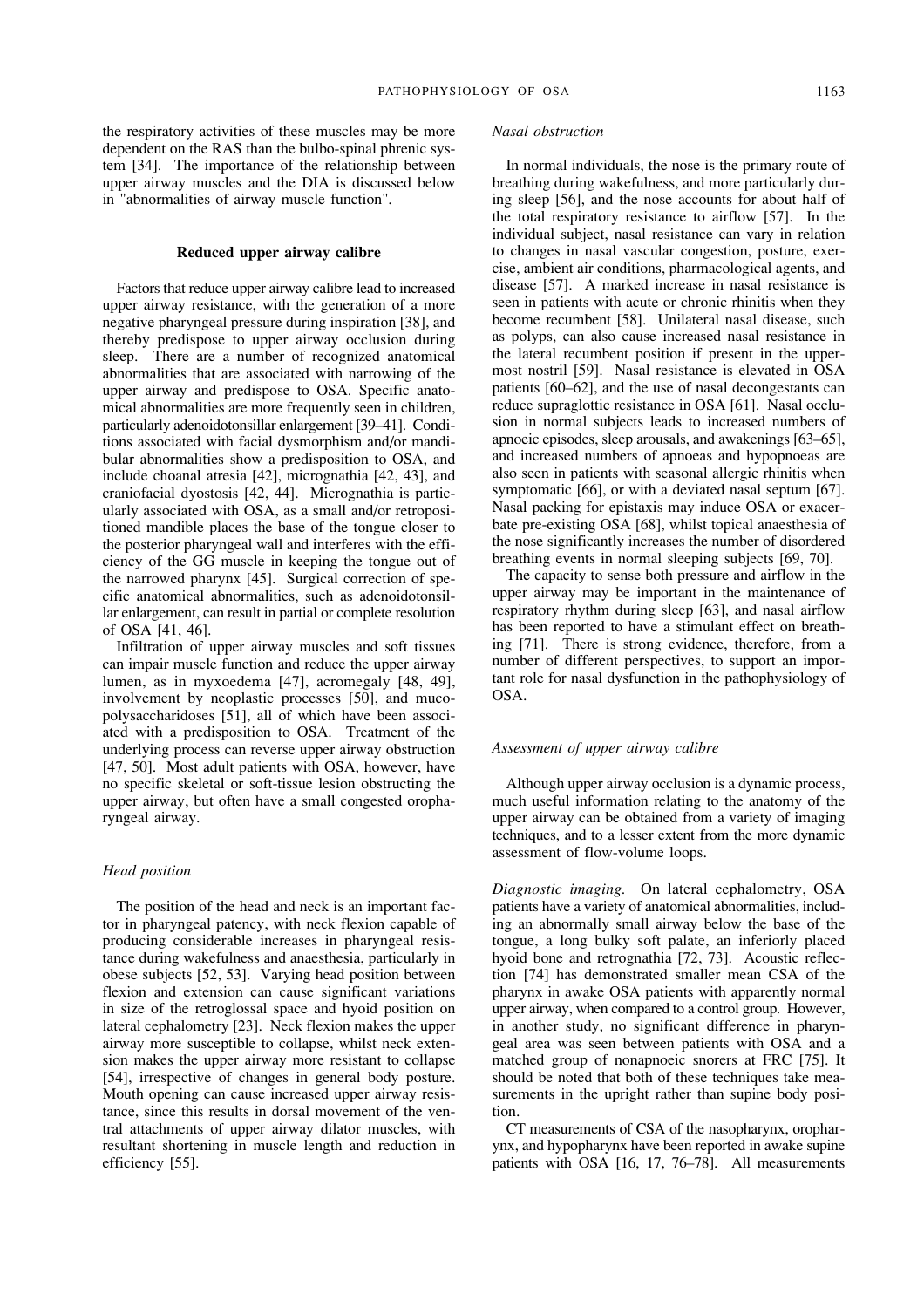were significantly reduced compared to control subjects in one study [16], which also failed to show any correlation between body mass index (BMI) and CT scan measurements. In a second report, only the retropalatal region was significantly narrower in OSA patients [17]; whilst in a third, no differences were found between patients and controls [77]. Differences in the lung volume at which pharyngeal CSA was measured could partially account for the apparent differences between these studies [20].

Pharyngeal size on CT scanning has been shown to correlate with pharyngeal resistance in patients with OSA, which in turn correlates significantly with AHI [77]. Patients with OSA undergoing uvulopalatopharyngoplasty (UPPP) were found to have minimal CSA at 10 and 20 mm below the hard palate preoperatively [76]. On follow-up, UPPP more than doubled upper airway CSA at these two levels, with the increase being greater among "responders" (defined as a greater than 50% decrease in AHI post surgery) than "nonresponders". Patients with OSA also have significantly wider tongue and genioglossus muscles, on CT scanning, compared to nonapnoeic snorers and controls [78].

MRI studies have shown no correlation of pharyngeal volumes in apnoeic and nonapnoeic snorers, with AHI, weight or BMI [79]. However, on axial views, localized areas of upper airway narrowing were seen at different sites in different patients. This would suggest that the overall size of the pharynx is less important than the specific site of collapse.

Another important factor in the pathogenesis of OSA appears to be the shape of the upper airway [80]. Transverse sections on MRI show an elliptical shape, with the long axis oriented in the coronal plane in normal subjects, whereas in apnoeic and snoring patients the pharynx is circular or elliptical with the long axis oriented in the sagittal plane. This difference may be due to a reduction in lateral diameter, whilst increased forward movement of the tongue increases the anteroposterior diameter of the pharynx. This increased activity is lost during sleep leading to a decrease in pharyngeal CSA, which predisposes to upper airway collapse.

*Flow-volume loops.* Variable extrathoracic airway obstruction is present in 40% of subjects with sleep-disordered breathing, particularly in women [81]. The finding of a "saw-tooth pattern" on flow-volume loops has been reported to be a common and specific finding in OSA patients [82]. However, these criteria [81, 82] were present in only half of OSA subjects in a later study [72], although both correlated with reduced pharyngeal CSA on CT scanning [16].

The balance of evidence from the above reports indicates that the upper airway is significantly narrowed among patients with OSA compared to controls, but that the site of narrowing varies among OSA patients. This view is supported by a recent study using cine CT, that generated scans throughout the whole of the respiratory cycle and correlated them with airflow [83]. This study found that the upper airway was significantly smaller in OSA patients than in normal subjects, and that upper airway calibre varies throughout the respiratory cycle and is at its smallest at end-expiration, particularly in OSA patients [83].

#### **Mechanical factors**

Fibreoptic studies during obstructive apnoeas have shown abrupt collapse of the airway at the onset of inspiration, with opposition of the lateroposterior oropharyngeal walls in the pharynx and no evidence of glottic obstruction [84]. On lateral fluoroscopy [17], upper airway obstruction during inspiration is seen when the soft palate touches the posterior pharyngeal wall and the tongue. This obstruction usually ends when the tongue moves forward, the mandible lifts and the posterior pharyngeal wall moves posteriorly. This sequence of events enlarges the pharyngeal airway.

## *Posture*

Most individuals assume the supine posture when they are asleep, despite the disadvantageous effects that this posture has on upper airway patency. Pharyngeal CSA is reduced from the upright to the supine position in normal subjects [85–87], and in both apnoeic and nonapnoeic snorers [75, 86]. Supraglottic resistance is also greater in the supine than the sitting position, both for normal subjects and patients with OSA [61].

The effect of supine posture on upper airway patency does not result from decreased upper airway dilator muscle activity, since these muscles increase their EMG activity with the transition from the upright to the supine posture both in OSA and normal subjects [52, 85, 88]. There is also no evidence that the decrease in lung volume observed in the supine posture contributes to upper airway narrowing, since maintaining FRC constant in normal subjects from upright to supine does not prevent the fall in CSA [85]. Thus, the supine posture effect appears to be due to gravitational forces acting to narrow the upper airway [85]. However, patients with OSA often have a reduced FRC when upright, and the further fall in FRC when assuming the supine position may be associated with a significant fall in upper airway calibre [20].

## *Upper airway resistance*

As outlined previously, patients with OSA have smaller upper airways than nonapnoeic subjects, and this is reflected in the finding of a higher awake inspiratory airflow resistance during wakefulness within the nasopharynx, in OSA patients compared to controls [61, 77]. The onset of sleep leads to an increase in respiratory system resistance in healthy humans [38, 89–93], the increase being located almost entirely in the upper airway above the larynx [89], primarily at either the level of the palate or hypopharynx [94]. Although the nose can contribute significantly to upper airway resistance on assuming the supine posture, due to increased nasal mucosal congestion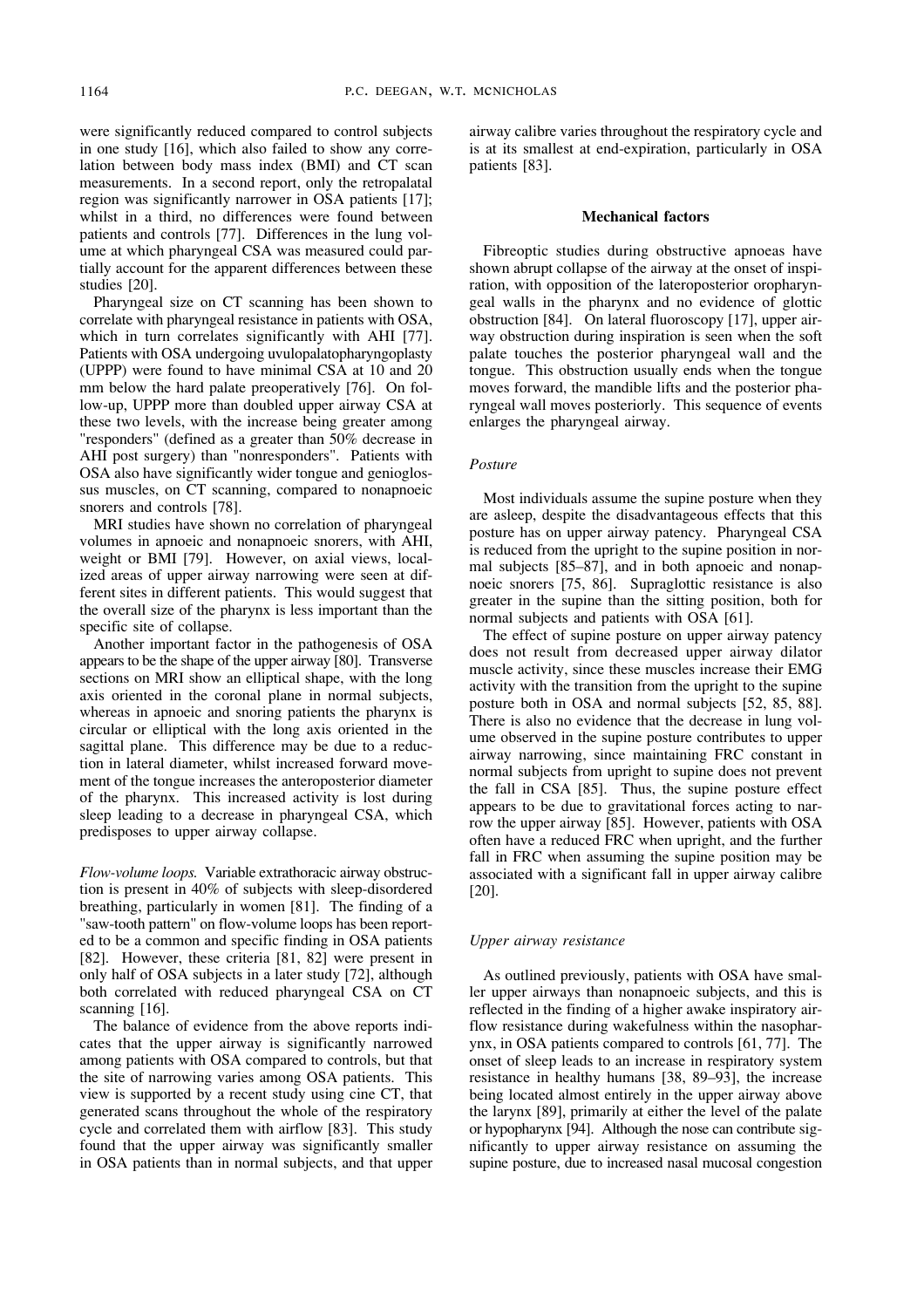[61], there is little further increase in nasal resistance with the change from wakefulness to sleep [4]. The further increase in upper airway resistance with sleep onset is thought to result, instead, from a decline in upper airway dilator muscle tone during sleep.

Nonobese snorers have a greater increase in total airway resistance during non-REM (NREM) sleep than matched control subjects [95], and there is also a highly significant correlation between awake nasopharyngeal resistance and AHI during sleep [77, 96]. Inspiratory oropharyngeal resistance can reach high levels between apnoeas in patients with OSA [3, 60], and expiratory resistance also increases significantly as an apnoea approaches [97, 98].

## *Upper airway compliance and collapsibility*

The segment of the upper airway extending from the nasal choanae to the epiglottis in humans lacks rigid or bony support, and may thus collapse in the absence of forces to maintain patency [99]. Marked variability in upper airway collapsibility is seen among normal men during sleep [91], and is thought likely to be related to both anatomical factors and alterations in ventilatory control during sleep. Pharyngeal compliance in snorers with OSA is increased compared to nonapnoeic snorers [75, 100], and patients with OSA have more collapsible upper airways during wakefulness than control subjects [96, 101]. Increased pharyngeal compliance may, therefore, be more closely related to the development of OSA than pharyngeal CSA [100].

Patients with OSA have lower tonic muscle activity than snoring nonapnoeic controls, which appears to make their pharynx "floppier" [75]. This concept has been extended by viewing the upper airway as a Starling resistor, with a collapsible segment in the oropharynx, and flow through the upper airway governed by changes in pressure occurring upstream (nose) rather than downstream (hypopharynx) to the collapsible segment [102, 103]. Patients with OSA may, therefore, have an elevation of the critical collapsing pressure surrounding the upper airway, rather than changes in the resistive properties of the upper airway [102, 103].

Overall, the above data point to important differences in upper airway mechanics between normal subjects and patients with OSA, which are evident during wakefulness, but become more pronounced during sleep.

## **Abnormalities of airway muscle function**

## *Upper airway dilator muscle activity*

Patency of the collapsible segment of the upper airway is believed to be dependent on the function of pharyngeal dilator muscles [3, 104], which act to stiffen or distend the collapsible pharyngeal airway during inspiration, as suggested by the presence of EMG activity coordinated with respiration [105].

Activity of these upper airway muscles is modulated by chemical stimuli, vagal input, changes in upper airway pressure, and baroreceptor activity [106, 107]. Breathing through a narrowed upper airway generates a greater suction pressure and, thus, greater collapsing force, and pharyngeal dilator muscles must, therefore, contract more forcefully to prevent upper airway obstruction. Progressive hypercapnia, hypoxia, asphyxia and negative pressure application all produce an augmenting drive to upper airway dilator muscles [107–112]. Defects in such upper airway muscle responses, or inco-ordination of upper airway and diaphragm activity, have each been proposed as factors predisposing to OSA [54, 107, 108, 110, 113, 114]. The complexity of the upper airway makes it unlikely that dysfunction of a single muscle group is responsible for OSA [104], and thus assessment of activity of any single muscle may not be a reliable index of upper airway obstruction [84].

The alae nasi (AN) dilate the anterior nares during inspiration, and the degree of preactivation of the AN EMG ahead of the DIA EMG may be used as an index of ventilatory drive to the upper airway [115]. During NREM sleep, AN preactivation increases from the beginning to the end of an apnoea, suggesting that ventilatory drive to the AN increases with apnoea duration [116]. This increase in preactivation, which is also seen in other upper airway muscles [115], could represent a compensatory attempt to open the airway before airway pressure is lowered by contraction of the DIA and ribcage (RC) muscles.

The genioglossus (GG) pulls the tongue forward and opposes pharyngeal collapse due to inspiratory negative pressure [3, 106, 117, 118], as shown by earlier peaking of GG EMG activity ahead of DIA EMG activity during inspiration [107]. Phasic inspiratory GG activity decreases with sleep in normal subjects [60, 105, 119], and almost ceases during REM sleep [117, 120]; whilst it increases significantly from wakefulness to NREM sleep, between apnoeas in OSA patients, and in older obese control subjects [121]. Thus, normal subjects have less activity than patients with OSA, yet do not have occlusive apnoeas, and such augmented activation of GG in OSA subjects may be viewed as a protective mechanism that occurs when patency of the pharyngeal airway is compromised. Any factor that interferes with this increase in GG activity, such as onset of phasic REM sleep or periodicity of central drive, can predispose to upper airway collapse. Indeed, GG EMG activity is reduced or abolished at apnoea onset, and increased at the termination of the obstruction [3, 121].

Muscles that cause forward movement of the hyoid bone (geniohyoid (GH), sternohyoid (SH), thyrohyoid (TH)) are thought to enlarge and stabilize the pharyngeal airway [92, 122–126]. Both in normal subjects and those with OSA, adoption of a supine posture is associated with forward movement of the hyoid bone [86]. These muscles show phasic inspiratory activity, and greater mechanical activity with significant hypercapnia [122, 123]. Both the GH and TH show augmented and prolonged activity after occlusion at end-expiration [122]. Phasic inspiratory activity of the GH is seen in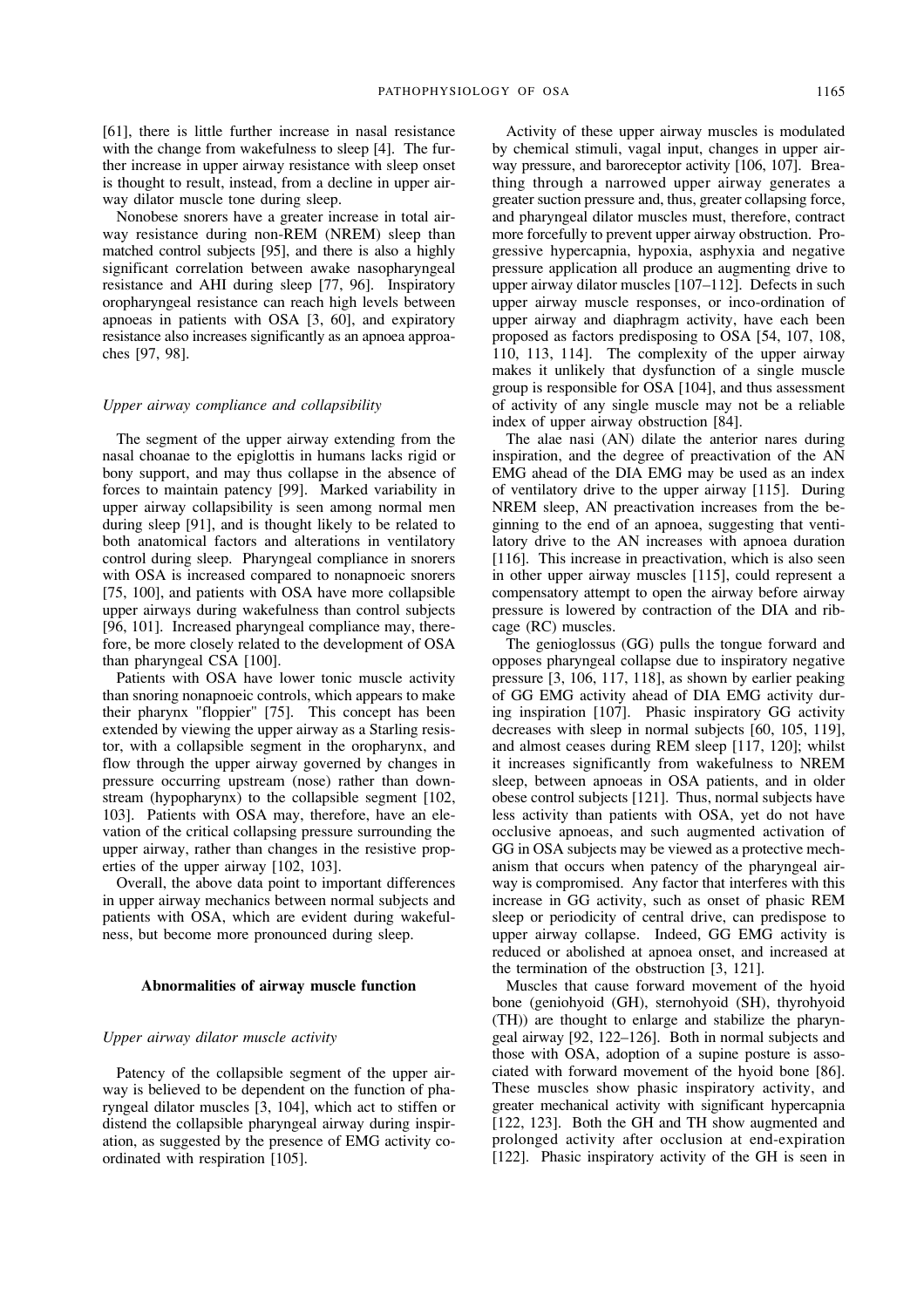normal awake subjects, with a sleep-related fall in tonic activity in all stages of sleep [92, 125], and there is a negative correlation with upper airway resistance [92]. Pharyngeal volume in anaesthetized cats displays an inverse relationship with hyoid muscle (GH, SH) length [124]. Factors that influence hyoid position, such as neck flexion or mandibular abnormalities, can adversely affect the function of these muscles leading to narrowing of the hypopharynx.

Reduced activity of the tensor palatini (TP) muscle, which retracts the palate from the posterior pharyngeal wall, thereby maintaining pharyngeal patency during nasal breathing, may also play an important role in the pathogenesis of OSA [127–130]. Tonic activity of the TP decreases during sleep and correlates with increased upper airway resistance during sleep[128, 131].

The overall conclusion that can be drawn from the above studies is that a variety of different muscle groups play an important role in the maintenance of upper airway patency. Muscles that control the tongue, palate and hyoid all appear to be involved in this process, but the literature so far gives different views on the relative importance of these muscle groups. Furthermore, it has been argued that airway compliance, independent of upper airway dilator muscle activity, may be the principal determinant of upper airway collapsibility [132]. The ability of the upper airway to resist collapse may, therefore, be dependent upon the mechanical arrangement of the mandible and hyoid bones, which allow for a specific pharyngeal size, and on the properties of the airway wall in the collapsible segment of the upper airway, rather than on upper airway dilator muscle activity [132].

## *Relationship of upper airway and diaphragmatic EMG activity*

The EMG activities of upper airway muscles and DIA respond in a qualitatively similar manner to hypercapnia [107, 108, 110, 133], hypoxia [107–109, 133] and airway occlusion [107, 108]. This suggests that central control mechanisms of upper airway and respiratory pump muscles in humans are intimately related. Inspiratory activation of upper airway muscles occurs earlier than activation of the DIA [104, 115, 134, 135], which stabilizes the upper airway and counterbalances the collapsing force exerted on the upper airway by DIA and RC muscle activity [104]. Any reduction or delay in upper airway inspiratory muscle contraction, relative to DIA and RC muscle activity, predisposes to upper airway narrowing or collapse during sleep.

Activity of the hypoglossal nerve at lower levels of chemical drive (hypoxia and hypercapnia) is less than, and at higher levels of chemical drive greater than, phrenic nerve activity in anaesthetized dogs [108], although allowance must be made for the fact that anaesthesia selectively inhibits neural output to the upper airway [37]. Oxygen breathing in rabbits decreases GG more than DIA EMG, whilst hypercapnia and prolonged occlusions preferentially activate GG compared to DIA [107]. Nonspecific respiratory stimuli (light, sound, touch) preferentially increase phasic inspiratory GG activity [107], similar to that seen with electroencephalographic (EEG) arousals at the termination of obstructive apnoeas [3]. Peripheral chemoreceptors appear to affect phasic inspiratory activity in the GG and DIA in qualitatively similar, but quantitatively different, ways. Nitrogen breathing and cyanide injection increase phasic inspiratory activity in the GG more than in the DIA [107], and these responses are abolished by carotid body denervation.

Some reports have suggested that respiratory motor drive to the pharyngeal musculature decreases during sleep, whereas output to the diaphragm is unchanged [15, 136], whilst others have suggested that a preferential decrease in upper airway muscle activity is not necessary for the development of occlusive apnoeas [114, 119, 137].

It has been hypothesized that patients with OSA have instability of ventilatory control similar to periodic breathing, and that occlusive sleep apnoeas occur when DIA and GG inspiratory EMG activity are both near the nadir of their cycle, which is lower than awake or sleep onset values [119]. After apnoea onset, these EMG activities tend to decrease further for the first 1–3 inspiratory efforts, and then progressively increase until resolution of the apnoea, at which time GG EMG appears to increase to a greater degree than DIA EMG and for 1–2 postapnoeic breaths (fig. 1). The period immediately following resolution of the apnoea is usually characterized by hyperventilation for several breaths, which normalizes arterial oxygen saturation  $(Sa, 0<sub>2</sub>)$ . Both EMGs then decrease in activity, which predisposes to further occlusive apnoeas [119].

In addition, it has been speculated that the relative timing of inspiratory EMG activity of the upper airway to DIA and RC activity fluctuates during sleep in OSA [138]. As an obstructive apnoea approaches and upper airway inspiratory resistance progressively increases, inspiratory EMG activity of the upper airway muscles moves closer to and then falls behind RC EMG inspiratory activity [138]. Activity of the upper airway muscles remains behind the RC muscles during the apnoea, but again begins to precede activity of the RC muscles when the upper airway opens. This could represent periodicity of the respiratory controller [139], with reduced damping and increased gain. During tests of upper airway collapsibility in sleeping subjects with OSA, there was no evidence of increased drive to upper airway dilator muscles during progressive asphyxia, despite an apparent increase in drive to the DIA [140].

A clinical model of a disturbed timing relationship between upper airway and diaphragmatic contraction predisposing to OSA is seen in patients with diaphragmatic palsy treated with an electrophrenic pacemaker. About 50% of such patients develop OSA after insertion of this pacemaker [141, 142], since the pacemaker results in DIA contraction at times other than when upper airway muscles contract. The relationship between GG and DIA inspiratory activity is discussed further in "periodicity of central drive".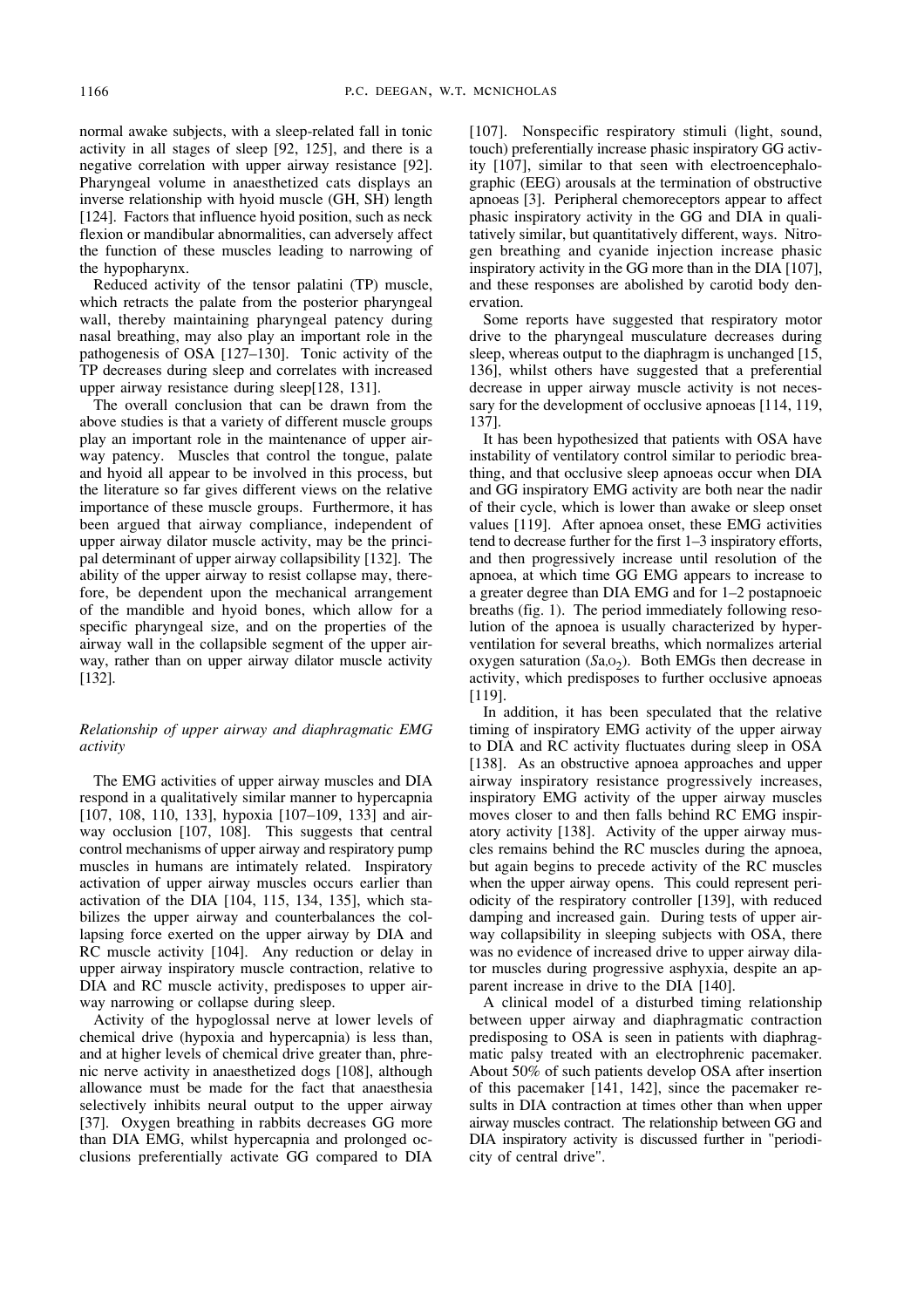

Fig. 1. – Cyclical changes in upper airway muscle and diaphragamatic EMG activity in association with repetitive obstructive apnoea from a patient with severe obstructive sleep apnoea syndrome. Note bursts of EMG activity at the termination of each apnoea, followed by marked falloff in EMG at the onset of each subsequent apnoea. EEG: electroencephalograph; EMG: electromyograph; *S*a,O2, arterial oxygen saturation.

#### **Upper airway reflexes**

Several reports indicate a role for upper airway reflex mechanisms in the maintenance of patency [111, 112, 143–149]. Evidence suggests that these reflex mechanisms are pressure sensitive [112, 144–146], and interference with them could lead to an imbalance between intrapharyngeal pressure and the contraction of upper airway dilating muscles, resulting in obstructive apnoeas [3]. The importance of such protective reflexes is supported by the finding of fatal pharyngeal airway closure in rabbits, in which upper airway reflexes are abolished by topical anaesthesia [150].

Topical oropharyngeal anaesthesia (TOPA) in normal human subjects results in increased frequency of obstructive apnoeas [69] and pharyngeal resistance [93] during sleep, independent of any direct effect of lignocaine on the upper airway muscles themselves [93]. A significant increase in obstructive events was seen after TOPA in a group of otherwise asymptomatic snorers [151], with several subjects developing AHIs that fall within the range of OSA as conventionally defined [1]. In contrast, TOPA did not produce any significant increase in AHI or apnoea duration among patients with OSA, which supports the possibility that upper airway reflexes are defective in OSA [152].

Defective upper airway reflexes may be a primary abnormality in OSA, contributing to the development of upper airway occlusion during sleep. However, such a defect could also be a secondary phenomenon, since the mechanical vibration of the upper airway, associated with loud snoring, might also blunt the afferent receptors for the reflex, which are presumed to lie in the oropharyngeal wall. Data from the above studies [151, 152] favour a primary abnormality in upper airway reflexes among OSA patients, since subjects with loud snoring would also be expected to have a mechanical vibration in the upper airway similar to that among patients with OSA.

Temperature sensitivity in the oropharynx in OSA patients is significantly impaired compared to age-matched nonsnoring control subjects [153], which further supports the notion that upper airway reflexes are impaired in patients with OSA.

#### *Responses to negative pressure*

Upper airway muscle EMG activity increases when negative pressure is applied to the isolated upper airway of tracheotomized rabbits [144, 145, 147], probably through reflexes involving mechanoreceptors located above the trachea, and *via* several afferent pathways. Small but consistent changes in respiratory frequency were also seen in many of the animals, suggesting some involvement of the respiratory centre in these changes [144].

Negative pressure applied to the upper airway in dogs causes a predominant increase in phasic activity of AN and posterior cricoarytenoid muscles and also in tonic activity of the GG, whilst preactivation of these muscles with respect to the DIA is increased [135]. A decrease in the rate of rise of DIA EMG with a prolongation of inspiratory time also occurs, and topical anaesthesia eliminates these responses [135].

In awake human subjects, the administration of sudden negative airway pressure to the upper airway leads to a pronounced and repeatable reflex increase in GG activity [111]. Contributions from both supraglottic and subglottic receptors appear to be involved, and topical anaesthesia blocks the response when the glottis is closed [112]. This response is reduced during NREM sleep [154]. Normal awake subjects exposed to continuous negative airway pressure (CNAP) whilst supine, are able to preserve tidal volume both by immediate and sustained increases in upper airway and DIA muscle activity [155]. However, during NREM sleep no immediate muscle or timing responses are seen with CNAP, and hypopnoeas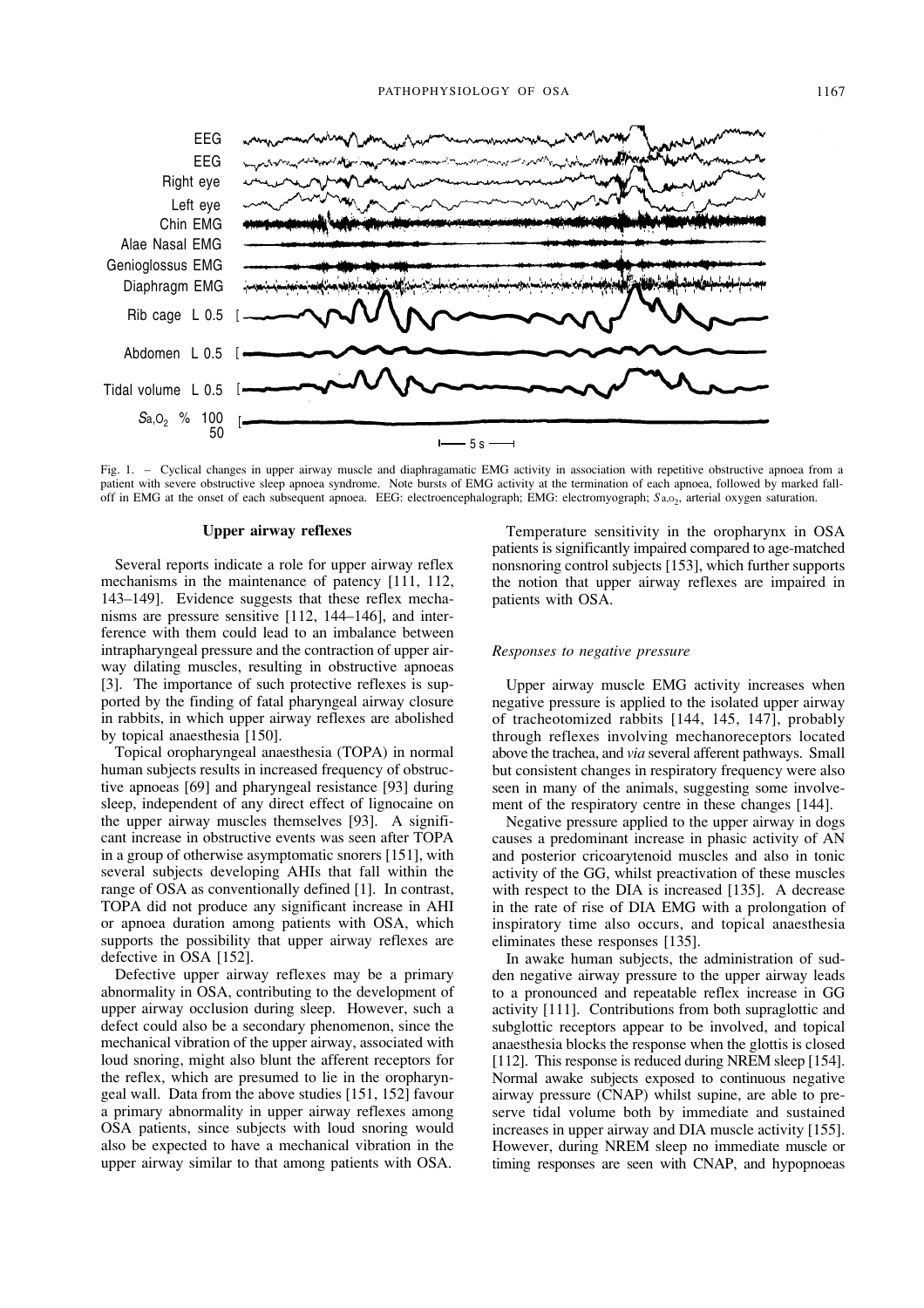and occlusive apnoeas result. Re-establishment of upper airway patency is dependent on arousal and increased muscle activity. These findings suggest that protective reflexes, which act to maintain upper airway patency in the presence of negative airway pressure during wakefulness, are compromised by sleep.

#### *Responses to positive pressure*

Continuous positive airway pressure, applied through the nares (nCPAP), is an effective therapy for OSA [156], and yet reduces upper airway dilator EMG activity [144, 157–159]. The efficacy of nCPAP, despite the association with reduced upper airway dilator muscle contraction, is fully consistent with the concept that suction pressures in the upper airway during inspiration cause the collapsible upper airway to occlude. This inspiratory suction pressure is abolished by nCPAP, and the reduction in upper airway dilator EMG activity during nCPAP administration is probably a consequence of the reduced need for upper airway dilating muscle contraction in the absence of any inspiratory negative suction pressure and to a possible splinting effect of the positive pressure.

End-expiratory positive airway pressure has been shown to reduce the frequency and duration of apnoeas and the degree of nocturnal oxygen desaturation, in patients with OSA [160]. However, as negative pressures are still developed in the upper airway during inspiration while on external positive airway pressure (EPAP), this improvement could not be attributed to simple splinting of the upper airway. This observation suggests an improvement in other factors that may be contributing to the development of upper airway occlusion during sleep, such as decreased FRC and/or hypoxaemia [161].

#### *Feedback from the lungs*

Pharyngeal CSA is abnormally small in obese patients with OSA, and varies considerably with changes in lung volume [20, 162]. The mean CSA of the upper airway in snorers with OSA appears to be significantly less than in nonapnoeic snorers at residual volume, but not at FRC [100]. Upper airway resistance tends to decrease with increasing lung inflation and with increasing breathing rates at low volumes [53]. The above observations support the notion that vagally-mediated reflexes related to lung volume can have an important influence on upper airway calibre [134].

#### **Central factors**

Abnormalities of respiratory control have been implicated in the pathogenesis of OSA [119, 163], and could conceivably occur at several levels ranging from the respiratory centre to peripheral upper airway reflex mechanisms.

## *Chemical drive*

The sleeping state is associated with a reduction in minute ventilation [164–166], and in the ventilatory responses to hypoxia and hypercapnia [167–170], compared with wakefulness. The mechanism underlying these reductions is not thought to be due exclusively to decreased central respiratory drive [171], and may relate, at least in part, to mechanical changes, such as reduced upper airway patency during sleep [38, 89, 95]. Support for this possibility comes from the observation that mouth occlusion pressure (*P*0.1), which is a better index of respiratory drive than the ventilatory response [172], increases from wakefulness to NREM and REM sleep in men, with little change in women; and the *P*0.1 response to hypercapnia is generally maintained during NREM sleep in comparison to wakefulness [171].

Upper airway resistance in OSA appears to be influenced by the intensity of the central respiratory drive, as determined by relating measurements of *P*0.1 to mean inspiratory flow [173]. At specific levels of respiratory drive posthyperventilation, a similar decrease in central respiratory drive leads to a greater increase in pharyngeal resistance among OSA patients than among normal subjects, which is not explained by differences in weight and age [173].

Eucapnic OSA patients have been reported as having a normal [1, 174], or reduced [175], awake hypercapnic ventilatory response, whilst obese OSA patients with daytime hypercapnia have reduced awake ventilatory and *P*0.1 responses to hypercapnia [176]. Most patients with OSA are eucapnic and demonstrate augmented ventilation after apnoeas, with tidal volume of breaths as much as double that of breaths preceding apnoeas; whilst hypercapnic patients do not display this "big breath phenomenon" [176]. In another study, hypercapnic ventilatory responses in obese patients with OSA, and in patients with obesity-hypoventilation, were significantly lower than in normal nonobese subjects subjected to abdominal mass loading, and in obese subjects without OSA [177]. However, analysis of *P*0.1 and mean DIA EMG responses in this study shows that obesity may be associated with impaired respiratory neuromuscular coupling, which in turn may impair transfer of ventilatory drive to muscle contraction [177]. Thus, ventilation may be an inadequate parameter to assess central respiratory drive in these patients, and *P*0.1 responses are likely to give a better indication of central respiratory drive in obese subjects.

It is uncertain whether the observed reduction in chemical drives is a primary defect [27], or secondary to sleep apnoea, as suggested by some improvement in the ventilatory response to  $CO<sub>2</sub>$  in hypercapnic OSA patients after long-term nCPAP therapy [178].

## *Periodicity of central drive*

Variability in inspiratory muscle timing among patients with OSA could result from periodicity of the central respiratory controller [138, 139]. During the hypopnoeic portion of the periodic breathing cycle, when ventilatory drive is low, both the relative amplitude and the relative timing of the inspiratory activity of the upper airway and chest wall muscles favour upper airway occlusion, since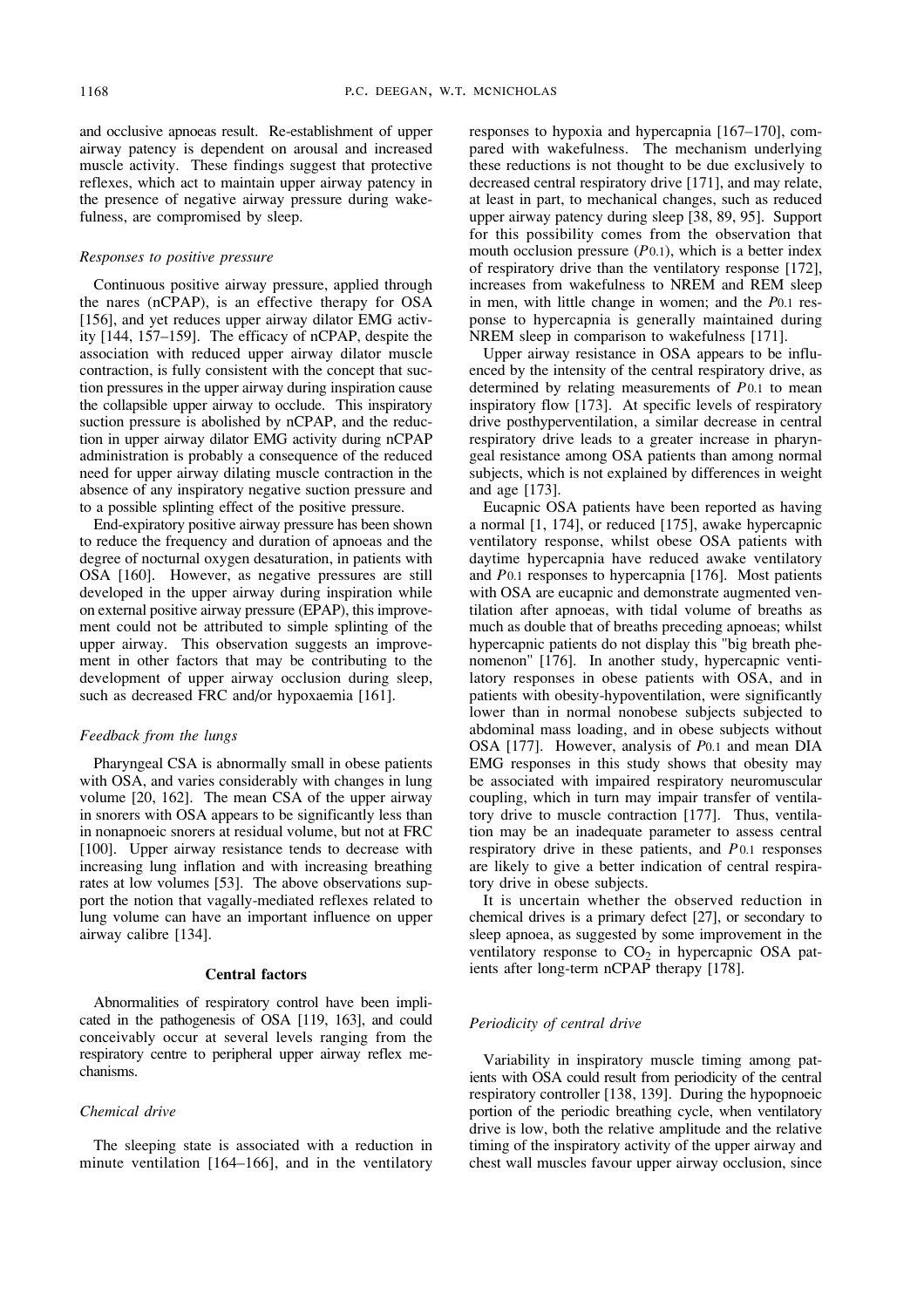there is a greater fall in amplitude of upper airway muscle EMG than diaphragmatic EMG, and the normal preactivation of upper airway EMG is not apparent. On the other hand, an obstructive apnoea is terminated when the drive to the upper airway muscles is stimulated to a degree such that the magnitude of increase in upper airway dilator muscle activity exceeds that of the respiratory muscles, allowing opening of the upper airway and resumption of airflow.

In addition, total pulmonary resistance can double in the period from immediately after an upper airway occlusion to immediately before the next one [60]. As ventilation falls around the onset of apnoea, oesophageal pressure swings associated with respiration remain unchanged. However, it would be expected that increased pressure swings would be seen, as the upper airway starts to collapse and become reduced in calibre. The lack of such an increase in amplitude of the pressure swings further suggests a decrease in central respiratory drive at the onset of apnoea, with failure of appropriate arousal and respiratory responses during the first several occluded respiratory efforts.

An arterial carbon dioxide tension  $(P_{a,CO_2})$  threshold well above the eupnoeic level is observed for GG muscle stimulation during all stages of sleep and wakefulness, whilst the DIA shows increased activity at even minor degrees of hypercapnia [120]. This imbalance of activity, which favours upper airway collapse, seems to be greatest during phasic REM sleep. In the setting of respiratory instability, such as in periodic breathing, P<sub>a</sub>,co<sub>2</sub> may oscillate around the GG EMG threshold, to set up a cycle of recurrent airway occlusion and recovery. In sleeping OSA patients, the induction of hypercapnia during sleep preferentially stimulates upper airway inspiratory muscle tonic activity relative to chest wall inspiratory muscle activity, and this reduces periodic breathing and apnoea duration [179].

The maintenance of rhythmic breathing in hypoxia is dependent upon the neurophysiological state of the higher central nervous system (CNS) [164]. Hypoxia causes periodic breathing during all stages of NREM sleep, and apnoea is produced when end-tidal  $CO<sub>2</sub>$  is reduced by 1–3 mmHg below spontaneously breathing awake levels, with apnoea length positively correlated with the magnitude of hypocapnia. These findings point to a highly sensitive  $CO_2$ -dependent apnoeic threshold during NREM sleep. It has been proposed that the combination of augmented peripheral chemoreceptor "gain" in hypoxia, together with the hypocapnia-induced apnoeic threshold in NREM sleep, provides the basis for the initial occurrence of apnoea, in addition to the hyperventilation that immediately follows the termination of apnoea. This hyperventilation subsequently leads to hypocapnia, which predisposes to further apnoea and contributes to the self-sustaining nature of periodicbreathing [164].

#### *Response to breath loading*

Resistive load detection thresholds during wakefulness are significantly greater among patients with OSA

than control subjects, and the degree of load detection impairment correlates with the severity of OSA [163]. A significant negative correlation between the awake ventilatory response to hypercapnia and load detection threshold was seen both in patients and control subjects (fig. 2). Furthermore, since awake inspiratory load compensation in patients with OSA is normalized after a period of nCPAP treatment, such impairment may be a reversible consequence, rather than a cause, of OSA [180].

If conscious factors are important in ventilatory load compensation, then the loss of these influences with sleep onset may result in an inadequate response. Normal subjects can fully compensate for external resistive loads [91, 181–183] and external elastic loads [184] during wakefulness by immediate adjustments in ventilatory timing, and minute ventilation is maintained at preloading levels. During NREM sleep, however, there is an immediate fall in minute ventilation following load application, largely due to a reduction in tidal volume. This fall becomes less marked with time due to a rise in  $P_{a,CO_2}$  that results in augmented ventilatory effort [183, 184].

However, it has been speculated that this lack of augmentation of respiratory drive, when a partial airway occlusion occurs during sleep, may permit forward motion of the tongue rather than the tongue being sucked backwards into the pharynx by the higher suction pressures generated with greater respiratory effort. This balance of forces could prevent the progression from partial to complete upper airway obstruction [182].

Another factor in ventilatory load compensation is thought to be a reflex originating in respiratory muscles that are fatiguing and/or developing high intrathoracic pressure. Neural information from these respiratory muscles is fed back to the respiratory centre, which in turn may modulate output so that the respiratory muscles are unloaded. A fatiguing respiratory pattern may



Fig. 2. – Relationship between threshold for detection of inspiratory flow-resistive loads, normalized for background resistance (∆R50/R0), and the response of minute volume of ventilation to progressive hypercapnia in L·min<sup>-1</sup>·mmHg (V'R, CO<sub>2</sub>).  $\blacktriangle$ : patients with obstructive sleep apnoea; ●: normal subjects. (Modified [163]).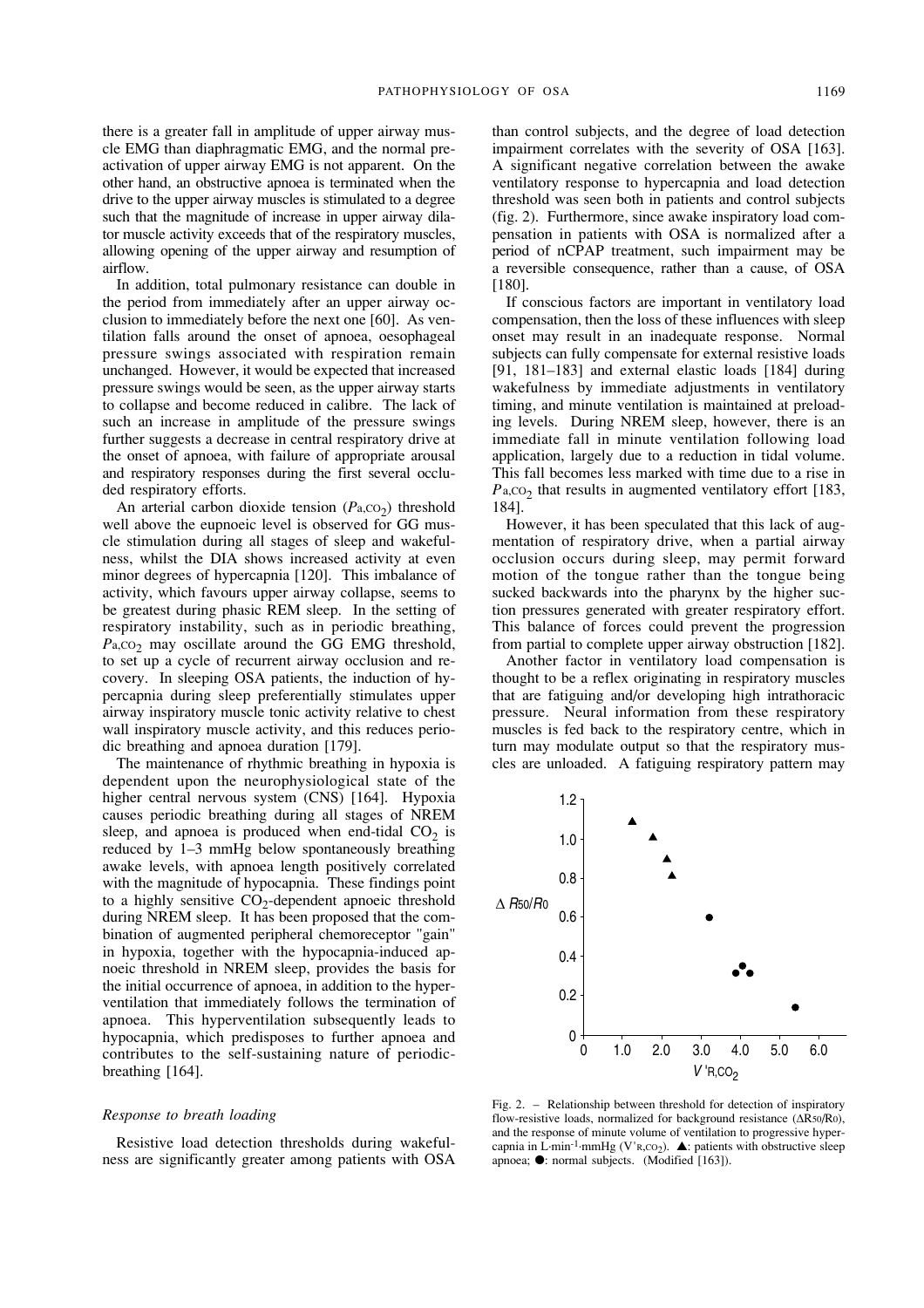occur during an obstructive apnoea [185], with each occluded inspiratory effort associated with increasing tension time index of the diaphragm. When this index reaches or exceeds the fatigue threshold, arousal may result, followed by opening of the upper airway [186, 187]. Thus, the airways may be triggered to open by a protective reflex originating in the larynx, or the inspiratory muscles, upon reaching a certain degree of contraction.

If perception of upper airway occlusion during sleep, by mechanoreceptors or inspiratory muscles, is involved in eliciting the arousal response that terminates each apnoeic event, it could be argued that elevation of the threshold for load detection might contribute to prolongation of sleep apnoeas and result in a more severe degree of asphyxia. However, the lack of prolongation of apnoea with topical anaesthesia among normal subjects [69], loud snorers [151], and patients with OSA [152] could argue against the possibility of increased duration of apnoeas due to reduced upper airway pressure detection, although another preliminary report has indicated prolongation of apnoea with such anaesthesia in OSA patients [188].

## *Voluntary breathholding*

There are a number of chemical and mechanical factors that affect the duration of voluntary breathholding, a manoeuvre that simulates some features of an obstructive apnoea [189]. These include hypoxaemia and hypercapnia, both of which shorten maximum breathhold time. Hyperventilation lengthens the breathholding time by lowering the initial  $P_{a,CO_2}$ . In addition, if a few breaths of a gas that does not alter *P*<sub>a</sub>, $\overline{CO_2}$  are taken at the breaking point of a breathhold, the subject will be able to resume the breathhold. Thus, the unpleasant sensation experienced as the breaking point is reached is not due solely to hypercapnia [189].

In another study, involuntary respiratory muscle contractions (recorded as waves of negative pressure) were found in most individuals during breathholding, and increased in amplitude and frequency throughout the breathhold time [190]. The slopes of the pressure waves (d*P*/dt) during breathholding were found to be greater than those in the same subjects at the same  $CO<sub>2</sub>$  level during rebreathing. This suggested that the response is due, in part, to a number of other, possible nonchemical, stimuli [190].

#### *Effects of oxygen supplementation*

The role of  $O_2$  desaturation in the pathophysiology of OSA may be assessed indirectly by observing the effects of  $O_2$  supplementation. Nocturnal oxygen improves S<sub>a,O2</sub> in patients who have sleep-disordered breathing [191–195], but there is no objective evidence of any improvement in daytime sleepiness [192, 194, 195], although some patients report greater alertness. Administration of 100%  $O_2$  acutely [191], and  $O_2$  at 4 L·min-1 throughout the night [193], eliminates [191] or reduces [193] bradycardia associated with sleep apnoea. Added oxygen increases the length of apnoeas and hypopnoeas  $[191-193]$ , as well as increasing  $P_{a,CO_2}$ , and this results in a lower pH at the end of apnoeic events [192, 193]. Supplemental oxygen can reduce apnoea frequency, possibly by reducing postapnoeic hyperventilation and stabilizing ventilatory drive [192].

## **Arousal**

Arousal from sleep in normal males is accompanied by an immediate fall in upper airway resistance to awake values [91], whilst termination of an obstructive apnoea is believed to depend heavily on arousal [3, 140, 196]. Thus, arousal mechanisms may have an important role to play in the pathophysiology of OSA [196]. In normal individuals, when relief of upper airway occlusion is accompanied by arousal, there is a fall in pharyngeal resistance and a drop in end-tidal carbon dioxide tension  $(PET, CO<sub>2</sub>)$  due to hyperventilation [197]. However, when no arousal occurs, hyperventilation is obtunded and both *PET*, co<sub>2</sub> and pharyngeal resistance rise (fig. 3). In patients with OSA, evidence of arousal usually precedes or coincides with the preferential increase in upper airway tone that restores airway patency and terminates the obstructive apnoea [3]. However, the mechanisms by which airway occlusion, hypoxia, and hypercapnia lead to arousal from sleep remain unclear and it is unlikely that any single factor is responsible for arousal.

It has been hypothesized that airway occlusion activates pressure-sensitive upper airway mechanoreceptors and that these play an important role in early arousal from upper airway occlusion, as nasal occlusion leads to shorter times to arousal compared to tracheal occlusions in sleeping dogs [198]. The finding that topical upper airway anaesthesia significantly prolongs the time to EEG arousal in response to induced airway occlusion in normal human subjects [199] also supports an important role for upper airway receptors in facilitating the arousal response. Responses to irritant receptor stimulation are blunted during sleep compared to wakefulness, with the degree of laryngeal and tracheobronchial stimulation required to produce arousal during REM sleep higher than in SWS [200, 201]. Cough and smooth muscle contraction in response to bronchopulmonary irritant stimuli appear to be dependent on arousal, and arousal responses to such stimuli are depressed in REM sleep [200]. Pulmonary stretch receptors stimulated by lung inflation do not cause arousal, but readily produce apnoea and tracheal smooth muscle relaxation during SWS [200].

Total airway occlusion during NREM sleep in normal subjects is characterized by a breath-by-breath progressive increase in suction pressure prior to arousal, that is achieved by an increase in the rate of inspiratory pressure generation [113]. In contrast, during REM sleep, arousal occurs after a shorter duration of airway occlusion than NREM, and the period of occlusion is associated with a rapid shallow breathing pattern. These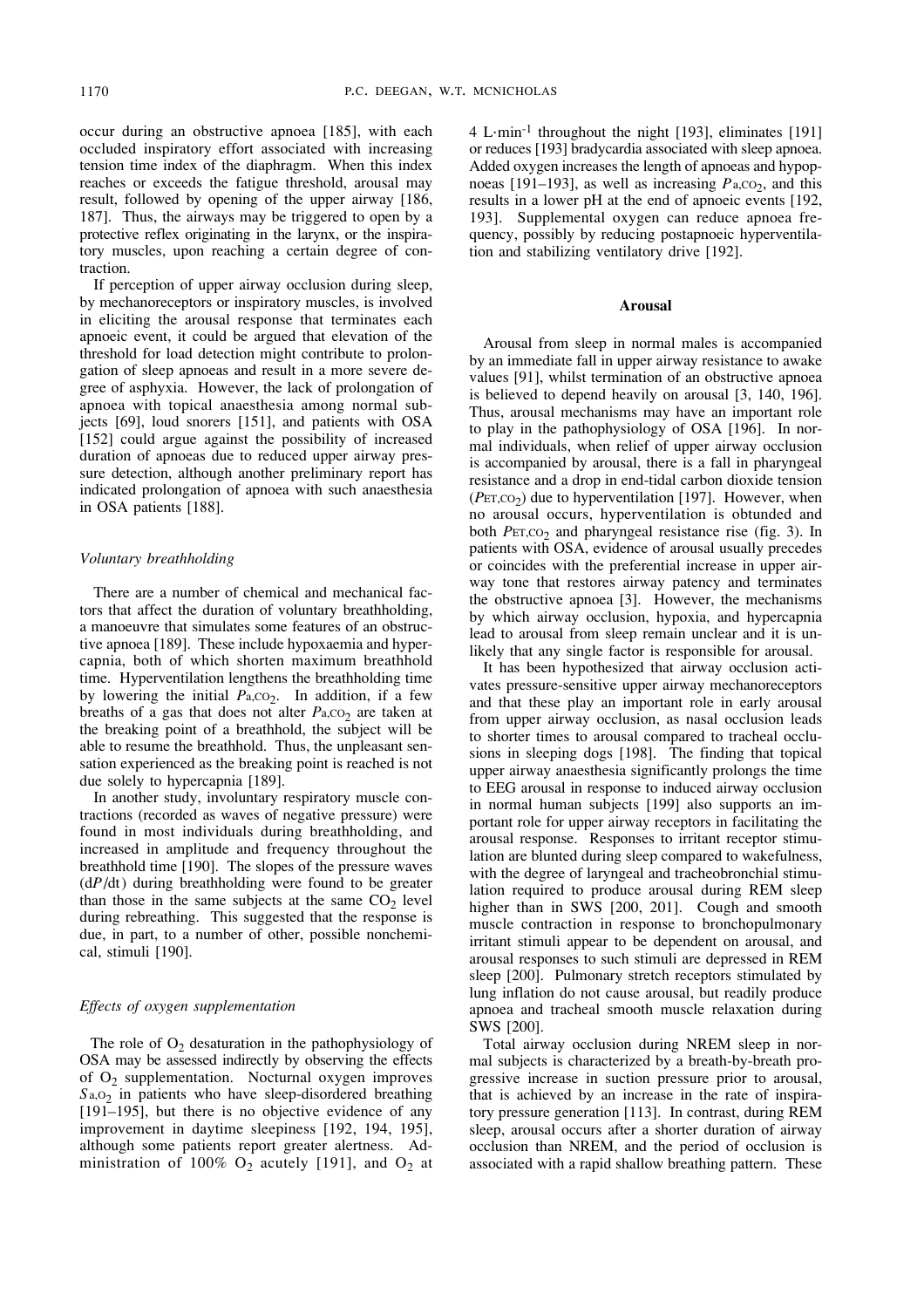

Fig. 3. – Relationship between arousal and postapnoeic hyperventilation in a normal subject following experimentally induced airway occlusion. Upper panel represents an occlusion associated with arousal, and lower panel represents an occlusion associated with no evidence of arousal. Note the increased tidal airflow and fall in end-tidal CO<sub>2</sub> in the occlusion associated with arousal, in comparison to the occlusion where no arousal occurred. EEG: electroencephalograph; EMG, electromyograph; *P*pn: postnasal pressure; *P*hp hypoharyngeal pressure; Insp flow: inspiratory flow: *PET.CO*<sub>2</sub>: end-tidal carbon dioxide tension.

findings are surprising, and contrast with the clinical situation in OSA, where apnoeas during REM sleep tend to be longer than during NREM sleep. The increasing ventilatory effort associated with the obstructive apnoea may also be an important factor that contributes to arousal, mediated by mechanoreceptor feedback from the respiratory system, probably from respiratory muscles [187, 202].

Hypoxaemia stimulates specific receptors in the carotid body [203, 204]. Carotid body denervation in sleeping dogs leads to failure of arousal during progressive hypoxia [204], and to large increases in oxygen desaturation and time to arousal following airway occlusion [203]. However, hypoxia has been shown to be poorly related to arousal in normal humans [168], and in patients with chronic obstructive pulmonary disease [205]. In addition, increased upper airway resistance during sleep, below the threshold for frank apnoeas or hypopnoeas, can still produce frequent brief arousals and significant daytime sleepiness in the absence of  $O_2$  desaturation [206].

Hypercapnia, which activates receptors in the upper airway and medulla, appears to be a much more potent stimulus to arousal than hypoxia [167–170, 207]. In normal subjects, exposed to hypoxia, hypercapnia and inspiratory resistive loading during sleep, arousal occurred at different levels of blood chemistry  $(Sa, 0<sub>2</sub>$  and  $CO<sub>2</sub>)$  but the ventilatory effort for each subject was similar at the point of arousal regardless of the stimulus [202]. It has, therefore, been concluded that increasing ventilatory effort may be the stimulus to arousal from sleep independent of the source of this rising drive to breathe [202].

At present, any definition of arousal from sleep will be arbitrary, since there is no universal agreement as to what exactly constitutes an arousal. This difficulty in defining arousal relates largely to the limitations of the standard RECHTSCHAFFEN and KALES [208] criteria, which are the current gold standard for staging sleep. Newer criteria, based on spectral analysis of the EEG during sleep [209], will almost certainly improve the ability to classify arousal, and the advent of computerized software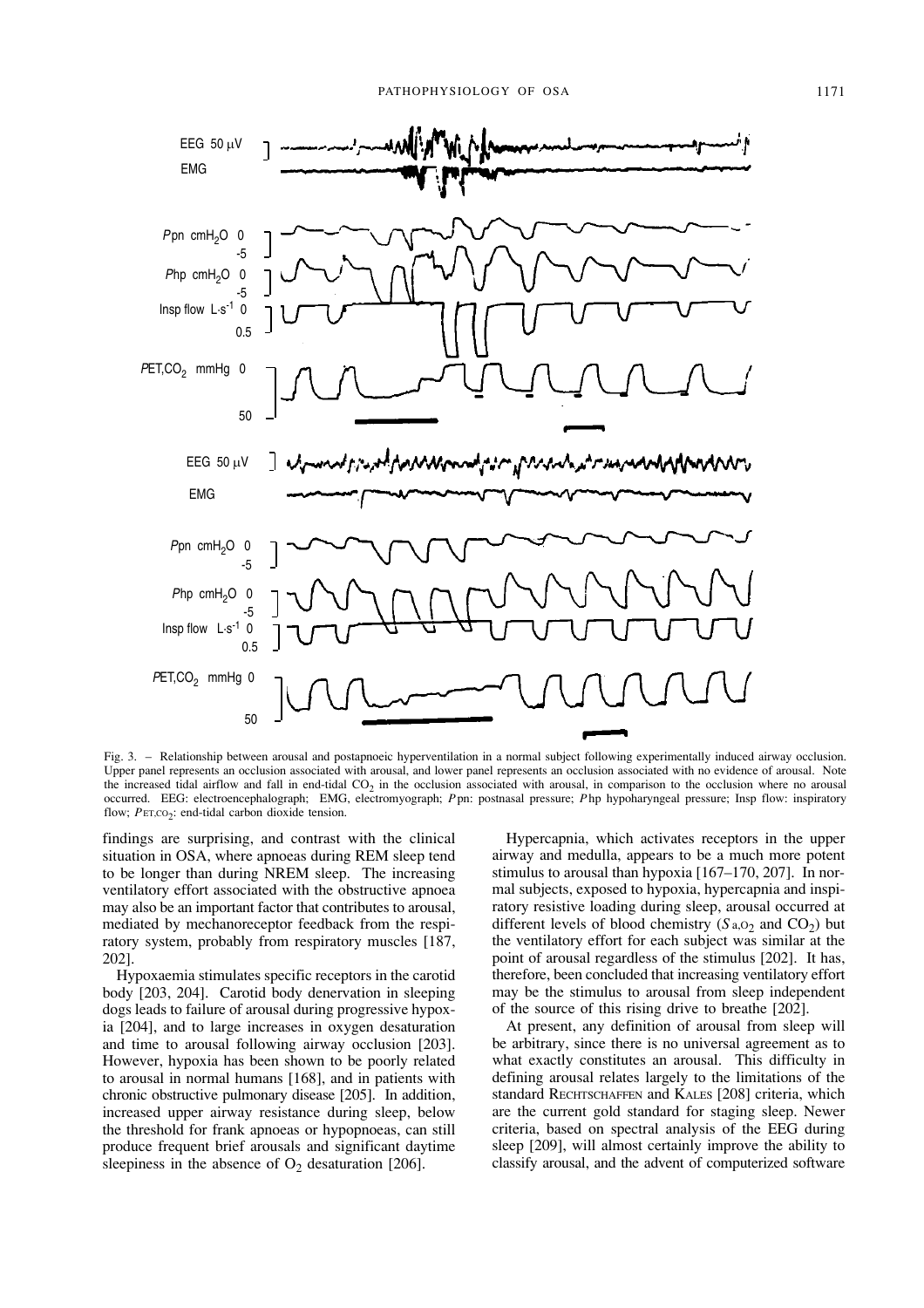for EEG analysis will facilitate this development. A recent preliminary report, based on spectral analysis of the EEG, has demonstrated that the arousal associated with the termination of obstructive apnoea is not a sudden event that occurs at the termination of apnoea, and that there is evidence of partial arousal developing from much earlier on during the course of the apnoea [210].

The arousal response does not usually lead to complete awakening, but rather may cause lightening of sleep, with a shift from a deeper sleep stage to a lighter stage, or alternatively there may be no formal change in sleep stage by conventional definition, but short bursts of alpha waves may occur at the termination of apnoea. These sleep stage/state changes lead to sleep fragmentation, which in turn can worsen the underlying OSA [32].

However, all apnoeic events do not necessarily end with an EEG arousal, whilst EEG changes are not essential for an arousal response to have occurred. Nevertheless, the above data support the view that arousal represents a protective mechanism to restore ventilation, and normalize blood gases, whenever the upper airway is occluded. Thus, any factor that interferes with the arousal mechanism could lead to more profound and prolonged apnoeas. However, arousals themselves could potentially predispose to further apnoeas by virtue of the hyperventilation that occurs with relief of upper airway obstruction [197]. As outlined previously, the resultant fall in  $PET, CO<sub>2</sub>$  and increase in  $Sa, O<sub>2</sub>$  will predispose to further occlusion of a compromised upper airway.

## **Integrated pathophysiology of obstructive sleep apnoea**

The foregoing discussion indicates the complexity of the pathophysiology of OSA. Various factors, ranging from upper airway anatomy to central respiratory control mechanisms, interact to produce the clinical syndrome of OSA. Different factors will predominate in individual patients, but it is likely that all patients with clinically significant OSA have a multifactorial aetiology, rather than any single causative factor. Specific anatomical narrowing of the upper airway occurs in only a subgroup of patients with OSA [1], and thus other factors are likely to play a role in the development of the clinical OSA syndrome. However, these factors, such as defects in ventilatory control and protective upper airway reflexes, are less easily defined and further research is needed to elucidate their precise role in maintaining upper airway patency during sleep.

The role of central factors in the development of OSA is underlined by reports in the early literature related to OSA that successful relief of OSA by tracheostomy is frequently followed by evidence of central sleep apnoea [211]. Furthermore, the division between



Fig. 4. – Schematic illustration of the integrated pathophysiology of obstructive sleep apnoea. UA: upper airway; H/N: head and neck; *R* UA upper airway resistance; PCSA: pharyngeal cross-sectional area; FRC: functional residual capacity; *Pa*,O<sub>2</sub>: arterial oxygen tension; *Pa*,CO<sub>2</sub>: arterial carbon dioxide tension. -X-: impairment of arousal mechanisms.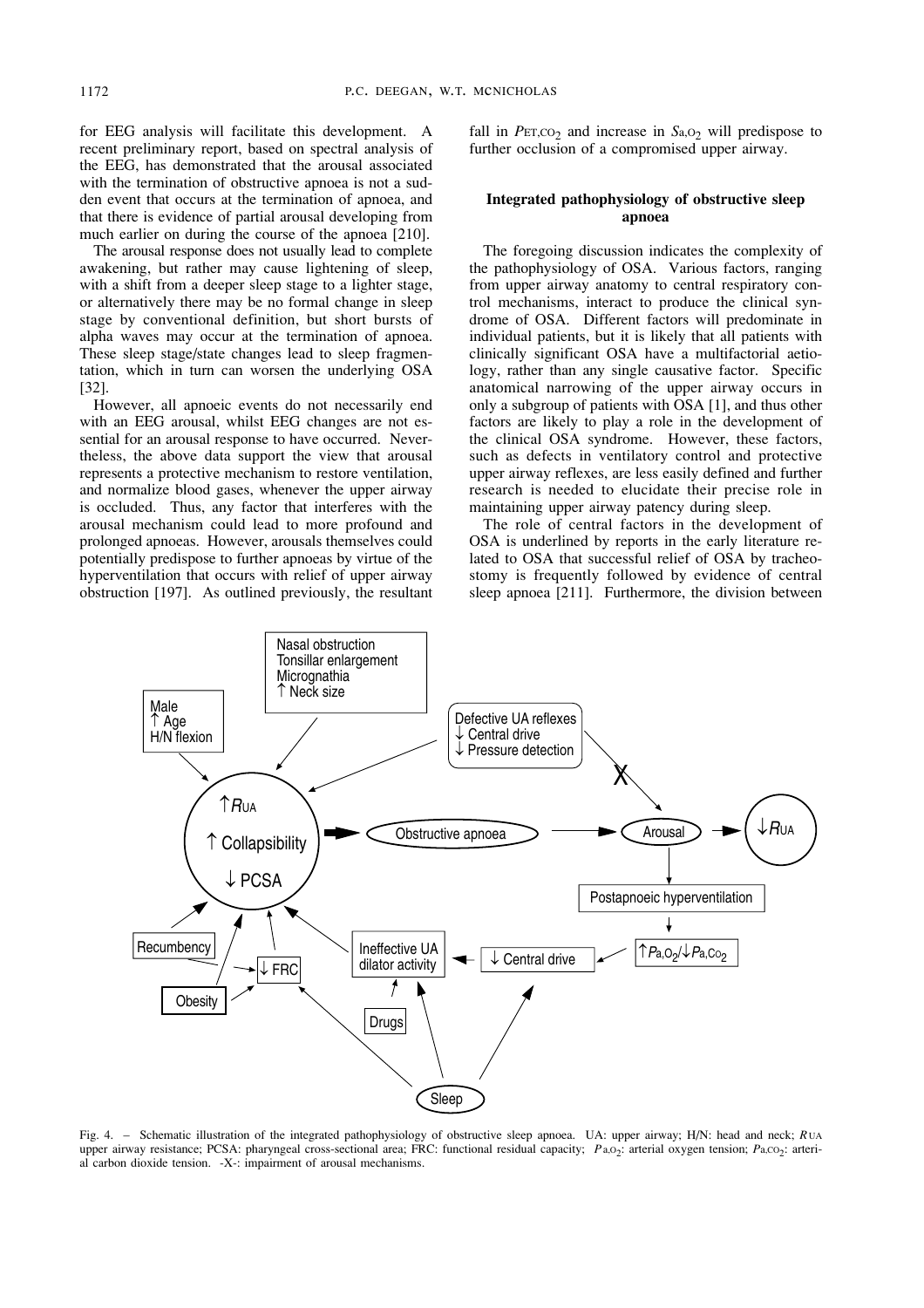central and obstructive sleep apnoea is not as clear-cut as it might appear, since many patients with central sleep apnoea present with clinical features more suggestive of OSA [212], and it is possible that in some patients, upper airway occlusion reflexly triggers a central, rather than an obstructive apnoea. Support for this notion comes from the finding that some patients with central sleep apnoea can be successfully treated with nCPAP [212].

A schematic illustration of the integrated pathophysiology of OSA is given in figure 4. This illustration underlines the complexity of the overall pathophysiology, but emphasizes the central features, with factors that compromise upper airway patency and promote obstruction on the one hand, and other factors, principally arousal, which act to restore upper airway patency.

The current management of moderate to severe OSA is largely dependent on nCPAP, in the absence of surgically correctable anatomical lesions obstructing the upper airway. Whilst nCPAP is highly effective in controlling OSA, the device is cumbersome, and compliance data demonstrate only moderately satisfactory compliance with this form of therapy [213–215]. A better understanding of the interacting factors that lead to the development of clinically significant OSA will, hopefully, lead to the development of simpler modalities of therapy.

#### **References**

- 1. Guilleminault C, Tilkian A, Dement WC. The sleep apnea syndromes. *Annu Rev Med* 1976; 27: 465–484.
- 2. Stradling JR, Phillipson EA. Breathing disorders during sleep. *Q J Med* 1986; 58: 3–18.
- 3. Remmers JE, DeGroot WJ, Sauerland EK, Anch AM. Pathogenesis of upper airway occlusion during sleep. *J Appl Physiol: Respirat Environ Exercise Physiol* 1978; 44: 931–938.
- 4. Hudgel DW, Hendricks C, Hamilton HB. Characteristics of the upper airway pressure-flow relationship during sleep. *J Appl Physiol* 1988; 64: 1930–1935.
- 5. White DP, Lombard RM, Cadieux RJ, Zwillich CW. Pharyngeal resistance in normal humans: influence of gender, age and obesity. *J Appl Physiol* 1985; 58: 365–371.
- 6. Johnson MW, Anch AM, Remmers JE. Induction of the obstructive sleep apnea syndrome in a woman by exogenous androgen administration. *Am Rev Respir Dis* 1984; 129: 1023–1025.
- 7. Cistulli PA, Grunstein R, Sullivan CE. Effect of testosterone administration on upper airway collapsibility during sleep. *Am J Respir Crit Care Med* 1994; 149: 530–532.
- 8. Block AJ, Wynne JW, Boyson PG. Sleep-disordered breathing and nocturnal oxygen desaturation in post menopausal women. *Am J Med* 1980; 69: 75–79.
- 9. Bixler EO, Kales A, Cadieux RJ, Vela-Bueno A, Jacoby JA, Soldatos CR. Sleep apneic activity in older healthy subjects. *J Appl Physiol* 1985; 58: 1597–1601.
- 10. Ancoli-Israel S, Kripke DF, Mason W, Kaplan OJ. Sleep apnoea and periodic movements in an aging sample. *J Gerontol* 1985; 40: 419–425.
- 11. Walsh RE, Michaelson ED, Harkleroad LE, Zighelboim A, Sackner MA. Upper airway obstruction in obese

patients with sleep disturbance and somnolence. *Ann Intern Med* 1972; 76: 185–192.

- 12. Harman EM, Wynn JW, Block AJ. The effect of weight loss on sleep-disordered breathing and oxygen desaturation in morbidly obese men. *Chest* 1982; 82: 291–294.
- 13. Browman CP, Sampson MG, Yolles SF, *et al.* Obstructive sleep apnea and body weight. *Chest* 1984; 85: 435–436.
- 14. Suratt PM, McTier RF, Findley LJ, Pohl SL, Wilhoit SC. Changes in breathing and the pharynx after weight loss in obstructive sleep apnea. *Chest* 1987; 92: 631–637.
- 15. Remmers JE, Anch AM, DeGroot WJ. Respiratory disturbances during sleep. *Clin Chest Med* 1980; 1: 57–71.
- 16. Haponik EF, Smith PL, Bohlman ME, Allen RP, Goldman SM, Bleecker ER. Computerized tomography in obstructive sleep apnea: correlation of airway size with physiology during sleep and wakefulness. *Am Rev Respir Dis* 1983; 127; 221–226.
- 17. Suratt PM, Dee P, Atkinson RL, Armstrong P, Wilhoit SC. Fluoroscopic and computed tomographic features of the pharyngeal airway in obstructive sleep apnea. *Am Rev Respir Dis* 1983; 127: 487–492.
- 18. Horner RL, Mohiaddin RH, Lowell DG, *et al.* Sites and sizes of fat deposits around the pharynx in obese patients with obstructive sleep apnoea and weight-matched controls. *Eur Respir J* 1989; 2: 613–622.
- 19. Shelton KE, Woodson H, Gay S, Suratt PM. Pharyngeal fat in obstuctive sleep apnea. *Am Rev Respir Dis* 1993; 148: 462–466.
- 20. Hoffstein V, Zamel N, Phillipson EA. Lung volume dependence of pharyngeal cross-sectional area in patients with obstructive sleep apnea. *Am Rev Respir Dis* 1984; 130: 175–178.
- 21. Koenig JE, Thach BT. Effects of mass loading on the upper airway. *J Appl Physiol* 1988; 64: 2294–2299.
- 22. Koopmann CF, Field RA, Coulthard SW. Sleep apnea syndrome associated with a neck mass. *Otolaryngol Head Neck Surg* 1981; 89: 949–952.
- 23. Davies RJO, Stradling JR. The relationship between neck circumference, radiographic pharyngeal anatomy, and the obstructive sleep apnoea syndrome. *Eur Respir J* 1990; 3: 509–514.
- 24. Stradling JR, Crosby JH. Predictors and prevalence of obstructive sleep apnoea and snoring in 1,001 middleaged men. *Thorax* 1991; 46: 85–90.
- 25. Strohl KP, Saunders NA, Feldman NT, Hallett M. Obstructive sleep apnea in family members. *N Engl J Med* 1978; 229: 969–973.
- 26. Manon-Espaillat R, Gothe B, Adams N, Newman C, Ruff R. Familial "sleep apnea plus" syndrome: report of a family. *Neurology* 1988; 38: 190–193.
- 27. El Bayadi S, Millman RP, Tishler PV, *et al.* A family study of sleep apnea: anatomic and physiologic interactions. *Chest* 1990; 98: 554–559.
- 28. Redline S, Tosteson T, Tishler PV, Carskadon MA, Milliman RP. Studies in the genetics of obstructive sleep apnea: family aggregation of symptoms associated with sleep-related breathing disturbances. *Am Rev Respir Dis* 1992; 145: 440–444.
- 29. Douglas NJ, Luke M, Mathur R. Is the sleep apnoea/ hypopnoea syndrome inherited? *Thorax* 1993; 48: 719– 721.
- 30. Scrima L, Broudy M, Nay KN, Cohn MA. Increased severity of obstructive sleep apnea after bedtime alcohol ingestion. Sleep 1982; 5: 318–328.
- 31. Issa FG, Sullivan CE. Alcohol, snoring, and sleep apnea. *J Neurol Neurosurg Psychiat* 1982; 5: 353–359.
- 32. Guilleminault C, Rosekind M. The arousal threshold: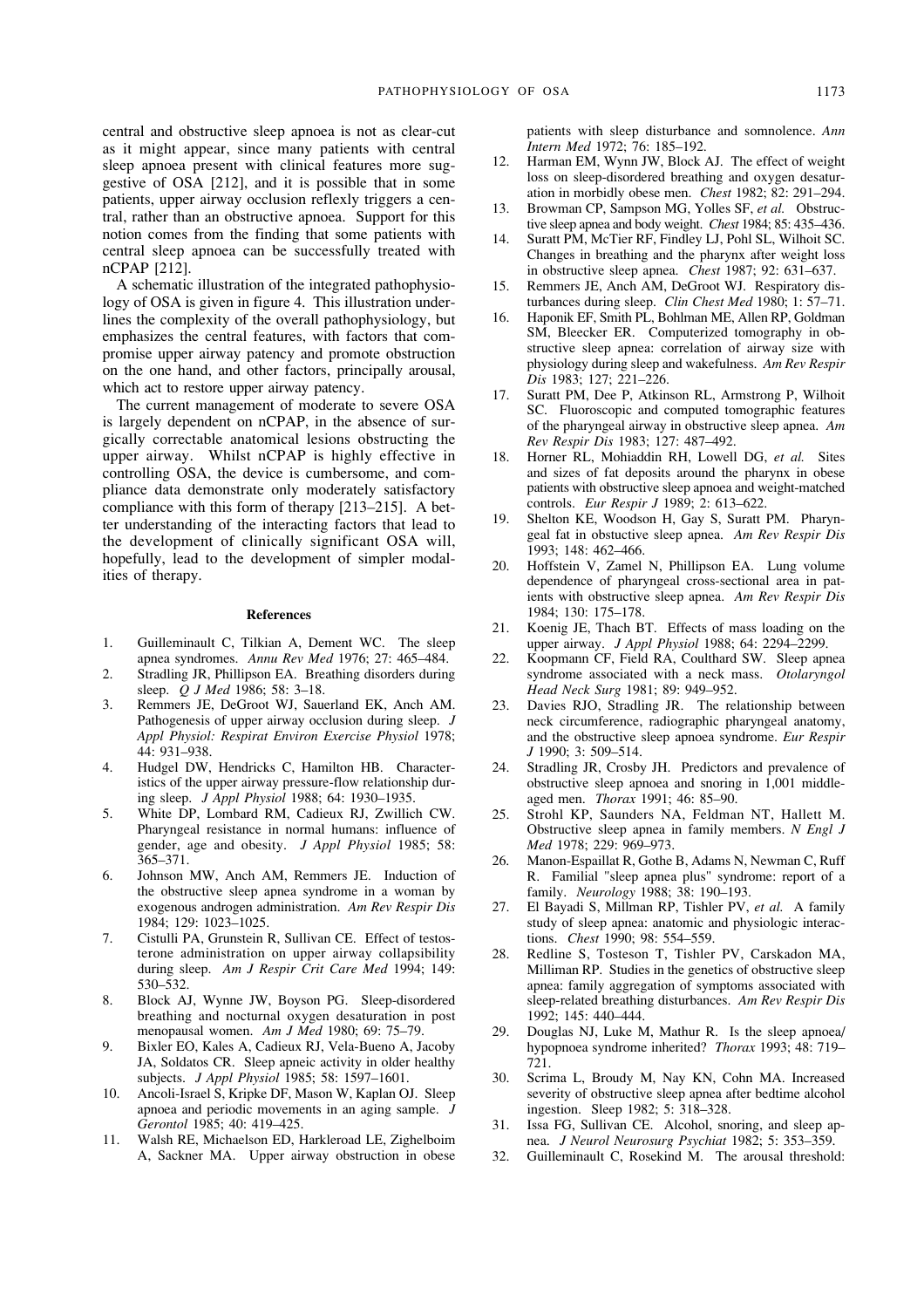sleep deprivation, sleep fragmentation, and obstructive sleep apnea syndrome. *Bull Eur Physiopathol Respir* 1981; 17: 341–349.

- 33. Krol RC, Knuth SL, Bartlett D. Selective reduction of genioglossal muscle activity by alcohol in normal subjects. *Am Rev Respir Dis* 1984; 129: 247–250.
- 34. Bonora M, Shields GI, Knuth SL, Bartlett D Jr, St John WM. Selective depression by ethanol of upper airway respiratory motor activity in cats. *Am Rev Respir Dis* 1984; 130: 156–161.
- 35. Bonora M, St. John WM, Bledsoe TA. Differential elevation by protriptyline and depression by diazepam of upper airway respiratory motor activity. *Am Rev Respir Dis* 1985; 131: 41–45.
- 36. Hershensen M, Brouillette RT, Olsen E, Hunt CE. The effect of chloral hydrate on genioglossal and diaphragm activity. *Pediatr Res* 1984; 18: 516–519.
- 37. Hwang J, St. John WM, Bartlett D Jr. Respiratoryrelated hypoglossal nerve activity: influence of anesthetics. *J Appl Physiol: Respirat Environ Exercise Physiol* 1983; 55: 785–792.
- 38. Lopes JM, Tabachnik E, Muller NL, Levison H, Bryan AC. Total airway resistance and respiratory muscle activity during sleep. *J Appl Physiol: Respirat Environ Exercise Physiol* 1983; 54: 733–737.
- 39. Orr WC, Martin RJ. Obstructive sleep apnea associated with tonsillar hypertrophy in adults. *Arch Intern Med* 1981; 141: 990–992.
- 40. Sussman D, Podoshin L, Alroy G. The Pickwickian syndrome with hypertrophy of tonsils: a reappraisal. *Laryngoscope* 1975; 85: 565–569.
- 41. Stradling JR, Thomas G, Warley ARH, Williams P, Freeland A. Effect of adenotonsillectomy on nocturnal hypoxaemia, sleep disturbance, and symptoms in snoring children. *Lancet* 1990, 335: 249–253.
- 42. Schafer ME. Upper airway obstruction and sleep disorders in children with craniofacial anomalies. *Clin Plast Surg* 1982; 9: 555–567.
- 43. Conway WA, Bower GC, Barnes ME. Hypersomnolence and intermittent upper airway obstruction: occurrence caused by micrognathia. *J Am Med Assoc* 1977; 237: 2740–2742.
- 44. Lauritzen C, Lilja J, Jarlstedt J. Airway obstruction and sleep apnea in children with craniofacial anomalies. *Plast Reconstr Surg* 1986; 77: 1–5.
- 45. Sher AE. Mechanisms of airway obstruction in Robin Sequence: Implications for treatment. *Cleft Palate Craniofac J* 1992; 29: 224–231.
- 46. Guilleminault C. Surgical treatment of obstructive sleep apnoea. *In*: Kryger MH, Roth T, Dement WC. eds. Principles and Practice of Sleep Medicine. Philadelphia W.B. Saunders Co., 1989: pp. 571–583.
- 47. Orr WC, Males JL, Imes NK. Myxedema and obstructive sleep apnea. *Am J Med* 1981; 70: 1061–1066.
- 48. Perks WH, Horrocks P, Cooper RA, *et al.* Sleep apnea in acromegaly. *Am Rev Respir Dis* 1980; 121: A175.
- 49. Grunstein RR, Kian YH, Sullivan CE. Sleep apnea in acromegaly. *Ann Intern Med* 1991; 115: 527–532.
- 50. Zorick F, Roth T, Kramer M, Flessa H. Exacerbation of upper-airway sleep apnea by lymphatic lymphoma. *Chest* 1980; 77: 689–690.
- 51. Perks WH, Cooper RA, Bradbury S, *et al.* Sleep apnea in Scheie's syndrome. *Thorax* 1980; 35: 85–91.
- 52. Safar P, Escarraga LA, Chang F. Upper airway obstruction in the unconscious patient. *J Appl Physiol* 1959; 14: 760–764.
- 53. Spann RW, Hyatt RE. Factors affecting upper airway

resistance in conscious man. *J Appl Physiol* 1971; 31: 708–712.

- 54. Wilson SL, Thach BT, Brouillette RT, Abu-Osba YK. Upper airway patency in the human infant: influence of airway pressure and posture. *J Appl Physiol: Respirat Environ Exercise Physiol* 1980; 48: 500–504.
- 55. Morikawa S, Safar P, DeCarlo J. Influence of the headjaw position upon upper airway patency. *Anesthesia* 1981; 22: 265–270.
- 56. Gleeson K, Zwillich CW, Brair K, White DP. Breathing route during sleep. *Am Rev Respir Dis* 1986; 134: 115–120.
- 57. Proctor DF. The upper airways. I. Nasal physiology and defense of the lungs. *Am Rev Respir Dis* 1977; 115: 97–129.
- 58. Rundcrantz H. Postural variations in nasal resistance. *Acta Otolaryngol (Stockh)* 1969; 68: 435–443.
- 59. Cole P, Haight JS. Posture and nasal patency. *Am Rev Respir Dis* 1984; 129: 351–354.
- 60. Martin RJ, Pennock BE, Orr WC, Sanders MH, Rogers RM. Respiratory mechanics and timing during sleep in occlusive sleep apnea. *J Appl Physiol* 1980; 48: 432–437.
- 61. Anch AM, Remmers JE, Bunce H. Supraglottic airway resistance in normal subjects and patients with occlusive sleep apnea. *J Appl Physiol: Respirat Environ Exercise Physiol* 1982; 53: 1158–1163.
- 62. Irvine BWH, Dayal VS, Phillipson EA. Sleep apnea due to nasal valve obstruction. *J Otolaryngol* 1984; 13: 37–38.
- 63. Zwillich CW, Pickett C, Hanson FN, Weil JV. Disturbed sleep and prolonged apnea during nasal obstruction in normal men. *Am Rev Respir Dis* 1981; 124: 158–160.
- 64. Olsen KD, Kern EB, Westbrook PR. Sleep and breathing disturbance secondary to nasal obstruction. *Otolaryngol Head Neck Surg* 1981; 89: 804–810.
- 65. Suratt PM, Turner BL, Wilhoit SC. Effect of intranasal obstruction on breathing during sleep. *Chest* 1986; 90 324–329.
- 66. McNicholas WT, Tarlo S, Cole P, *et al.* Obstructive apneas during sleep in patients with seasonal allergic rhinitis. *Am Rev Respir Dis* 1982; 126: 625–628.
- 67. Lavie P, Zomer J, Eliaschar F, *et al.* Excessive daytime sleepiness and insomnia associated with deviated nasal septum and nocturnal breathing disorders. *Arch Otolaryngol* 1982; 108: 373–377.
- 68. Wetmore SJ, Scrima L, Hiller FC. Sleep apnea in epistaxis patients treated with nasal packs. *Otolaryngol Head Neck Surg* 1988; 98: 596–599.
- 69. McNicholas WT, Coffey M, McDonnell T, O'Regan R, Fitzgerald MX. Upper airway obstruction during sleep in normal subjects after selective topical oropharyngeal anesthesia. *Am Rev Respir Dis* 1987; 135: 1316–1319.
- 70. White DP, Cadieux RJ, Lombard RM, Bixler EO, Kales A, Zwillich CW. The effects of nasal anesthesia on breathing during sleep. *Am Rev Respir Dis* 1985; 132; 972–975.
- 71. McNicholas WT, Coffey M, Boyle T. Effects of nasal airflow on breathing during sleep in normal humans. *Am Rev Respir Dis* 1993; 147: 620–623.
- 72. Riley R, Guilleminault C, Herran J, Powell N. Cephalometric analyses and flow volume loops in obstructive sleep apnoea patients. *Sleep* 1983; 6: 303–311.
- 73. Rivlin J, Hoffstein V, Kalbfleisch J, McNicholas W, Zamel N, Bryan AC. Upper airway morphology in patients with idiopathic obstructive sleep apnea. *Am Rev Respir Dis* 1984; 129: 355–360.
- 74. Fredburg JJ, Wohl MB, Glass GM, Dorkin HL. Airway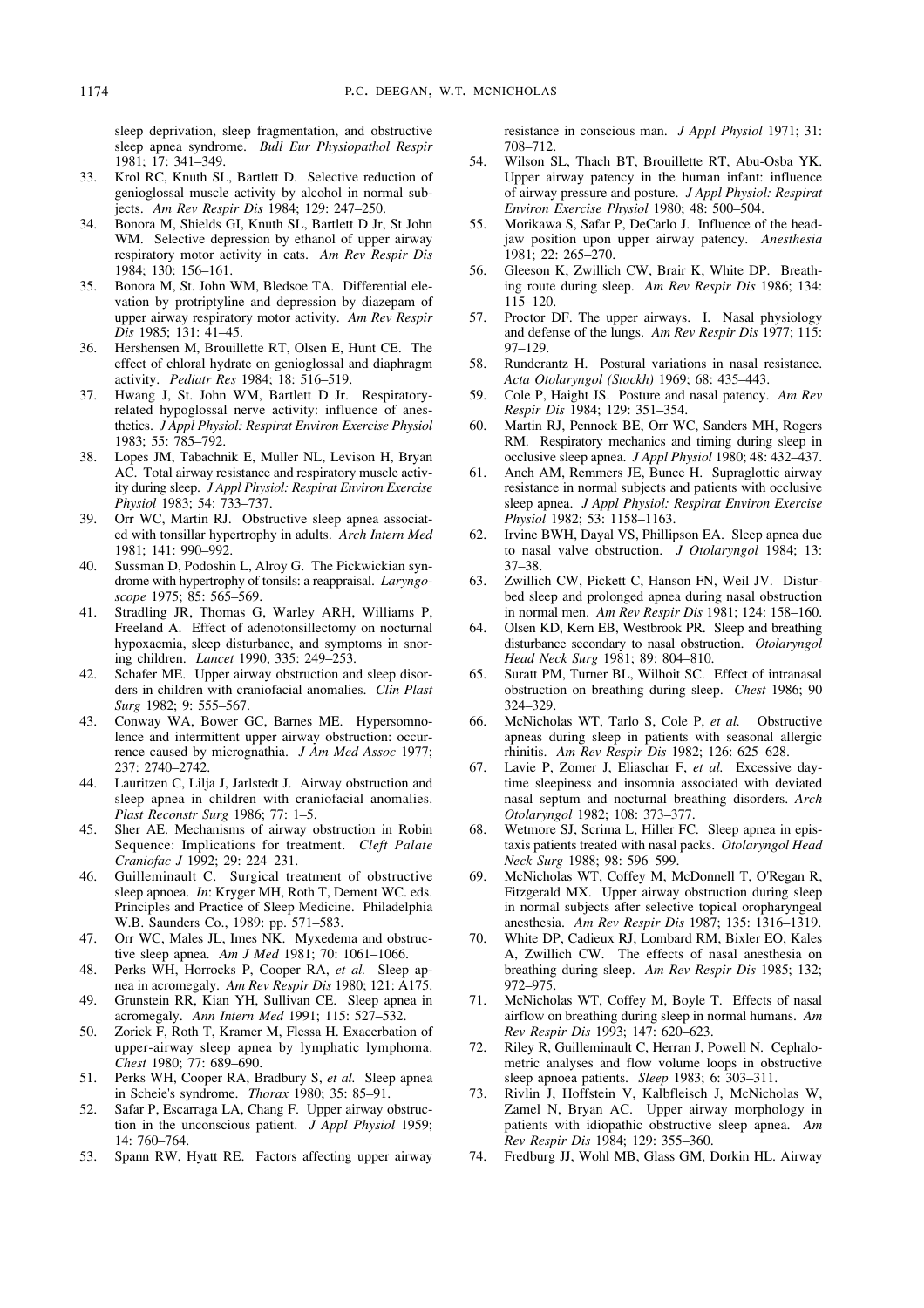area by acoustic reflections measured at the mouth. *J Appl Physiol: Respirat Environ Exercise Physiol* 1980; 48: 749–758.

- 75. Brown IB, McClean PA, Boucher R, Zamel N, Hoffstein V. Changes in pharyngeal cross-sectional area with posture and application of continuous positive airway pressure in patients with obstructive sleep apnea. *Am Rev Respir Dis* 1987; 136: 628–632.
- 76. Shepard JW Jr, Thawley SE. Evaluation of the upper airway by computerised tomography in patients undergoing uvulopalatopharyngoplasty for obstructive sleep apnea. *Am Rev Respir Dis* 1989; 140: 711–716.
- 77. Stauffer JL, Zwillich CW, Cadieux RJ, *et al.* Pharyngeal size and resistance in obstructive sleep apnea. *Am Rev Respir Dis* 1987; 136: 623–627.
- 78. Larsson S-G, Gislason T, Lindholm CE. Computed tomography of the oropharynx in obstructive sleep apnea. *Acta Radiologica* 1988; 9: 401–405.
- 79. Abbey NC, Block AJ, Green D, Mancuso A, Hellard DW. Measurement of pharyngeal volume by digitized magnetic resonance imaging. Effect of nasal continuous positive airway pressure. *Am Rev Respir Dis* 1989; 140: 717–723.
- 80. Rodenstein DO, Dooms G, Thomas Y, *et al.* Pharyngeal shape and dimensions in healthy subjects, snorers, and patients with obstructive sleep apnoea. *Thorax* 1990; 45: 722–727.
- 81. Haponik EF, Blecker ER, Allen RP, Smith PL, Kaplan J. Abnormal inspiratory flow-volume curves in patients with sleep-disordered breathing. *Am Rev Respir Dis* 1981; 24: 571–579.
- 82. Sanders MH, Martin RJ, Pennock BE, Rogers RM. The detection of sleep apnea in the awake patient. *J Am Med Assoc* 1981; 245: 2414–2418.
- 83. Schwab RJ, Gefter WB, Hoffman EA, Gupta KB, Pack AI. Dynamic upper airway imaging during awake respiration in normal subjects and patients with sleep disordered breathing. *Am Rev Respir Dis* 1993; 148: 1385– 1400.
- 84. Guilleminault C, Hill MW, Simmons FB, Dement WC. Obstructive sleep apnea: electromyographic and fiberoptic studies. *Exp Neurol* 1978; 62: 48–67.
- 85. Fouke JM, Strohl KP. Effect of position and lung volume on upper airway geometry. *J Appl Physiol* 1987; 63: 375–380.
- 86. Yildirim N, Fitzpatrick MF, Whyte KF, Jalleh R, Wightman AJA, Douglas NJ. The effect of posture on upper air-way dimensions in normal subjects and in patients with the sleep apnea/hypopnea syndrome. *Am Rev Respir Dis* 1991; 144: 845–847.
- 87. Jan MA, Marshall I, Douglas NJ. Effect of posture on upper airway dimensions in normal human. *Am J Respir Crit Care Med* 1994; 149: 145–148.
- 88. Douglas NJ, Jan MA, Yildirim N, Warren PM, Drummond GB. Effect of posture and breathing route on genioglossal electromyogram activity in normal subjects and in patients with the sleep apnea/hypopnea syndrome. *Am Rev Respir Dis* 1993; 148: 1341–1345.
- 89. Hudgel DW, Martin J, Johnson B, Hill P. Mechanics of the respiratory system and breathing pattern during sleep in normal humans. *J Appl Physiol: Respirat Environ Exercise Physiol* 1984; 56: 133–137.
- 90. Tabachnik E, Muller NL, Bryan AC, Levison H. Changes in ventilation and chest wall mechanics during sleep in normal adolescents. *J Appl Physiol: Respirat Environ Exercise Physiol* 1981; 51: 557–564.
- 91. Wiegand L, Zwillich CW, White DP. Collapsibility of

the human upper airway during normal sleep. *J Appl Physiol* 1989; 66: 1800–1808.

- 92. Wiegand DA, Latz B, Zwillich CW, Wiegand L. Upper airway resistance and geniohyoid muscle activity in normal men during wakefulness and sleep. *J Appl Physiol* 1990; 69: 1252–1261.
- 93. DeWeese EL, Sullivan TY. Effects of upper airway anesthesia on pharyngeal patency during sleep. *J Appl Physiol* 1988; 64: 1346–1353.
- 94. Hudgel DW, Hendricks C. Palate and hypopharynx: sites of inspiratory narrowing of the upper airway during sleep. *Am Rev Respir Dis* 1988; 138: 1542–1547.
- 95. Skatrud JB, Dempsey JA. Airway resistance and respiratory muscle function in snorers during NREM sleep. *J Appl Physiol* 1985; 59: 328–335.
- 96. Suratt PM, McTier RF, Wilhoit SC. Collapsibility of the nasopharyngeal airway in obstructive sleep apnea. *Am Rev Respir Dis* 1985; 132: 967–971.
- 97. Sanders MH, Moore SE. Inspiratory and expiratory partitioning of airway resistance during sleep in patients with sleep apnea. *Am Rev Respir Dis* 1983; 127: 554–558.
- 98. Sanders MH, Rogers RM, Pennock BE. Prolonged expiratory phase in sleep apnea: a unifying hypothesis. *Am Rev Respir Dis* 1985; 131: 401–408.
- 99. Hudgel DW. Variable site of airway narrowing among obstructive sleep apnea patients. *J Appl Physiol* 1986; 61: 1403–1409.
- 100. Brown G, Bradley TD, Phillipson EA, Zamel N, Hoffstein V. Pharyngeal compliance in snoring subjects with and without obstructive sleep apnea. *Am Rev Respir Dis* 1985; 132: 211–215.
- 101. Suratt PM, Wilhoit SC, Cooper K. Induction of airway collapse with subatmospheric pressure in awake patients with obstructive sleep apnea. *J Appl Physiol: Respirat Environ Exercise Physiol* 1984; 57: 140–146.
- 102. Smith PL, Wise RA, Gold AR, Schwartz AR, Permutt S. Upper airway pressure-flow relationships in obstructive sleep apnea. *J Appl Physiol* 1988; 64: 789–795.
- 103. Schwartz AR, Smith PL, Wise RA, Gold AR, Permutt S. Induction of upper airway occlusion in sleeping individuals with subatmospheric nasal pressure. *J Appl Physiol* 1988; 64: 535–542.
- 104. Block AJ, Faulkner JA, Hughes RL, Remmers JE, Thach B. Factors influencing upper airway closure. *Chest* 1984; 86: 114–122.
- 105. Strohl KP. Upper airway muscles of respiration. *Am Rev Respir Dis* 1981; 124: 211–213.
- 106. Brouillette RT, Thach BT. A neuromuscular mechanism maintaining extrathoracic airway patency. *J Appl Physiol: Respirat Environ Exercise Physiol* 1979; 46: 772–779.
- 107. Brouillette RT, Thach BT. Control of genioglossus muscle inspiratory activity. *J Appl Physiol: Respirat Environ Exercise Physiol* 1980; 49: 801–808.
- 108. Weiner D, Mitra J, Salamone J, Cherniack NS. Effect of chemical stimuli on nerves supplying upper airway muscles. *J Appl Physiol: Respirat Environ Exercise Physiol* 1982; 52: 530–536.
- 109. Önal E, Lopata M, O'Connor TD. Diaphragmatic and genioglossal electromyogram responses to isocapnic hypoxia in humans. *Am Rev Respir Dis* 1981; 124: 215–217.
- 110. Önal E, Lopata M, O'Connor TD. Diaphragmatic and genioglossal electromyogram responses to  $CO<sub>2</sub>$  rebreathing in humans. *J Appl Physiol: Respirat Environ Exercise Physiol* 1981; 50: 1052–1055.
- 111. Horner RL, Innes JA, Murphy K, Guz A. Evidence for reflex upper airway dilator muscle activation by sudden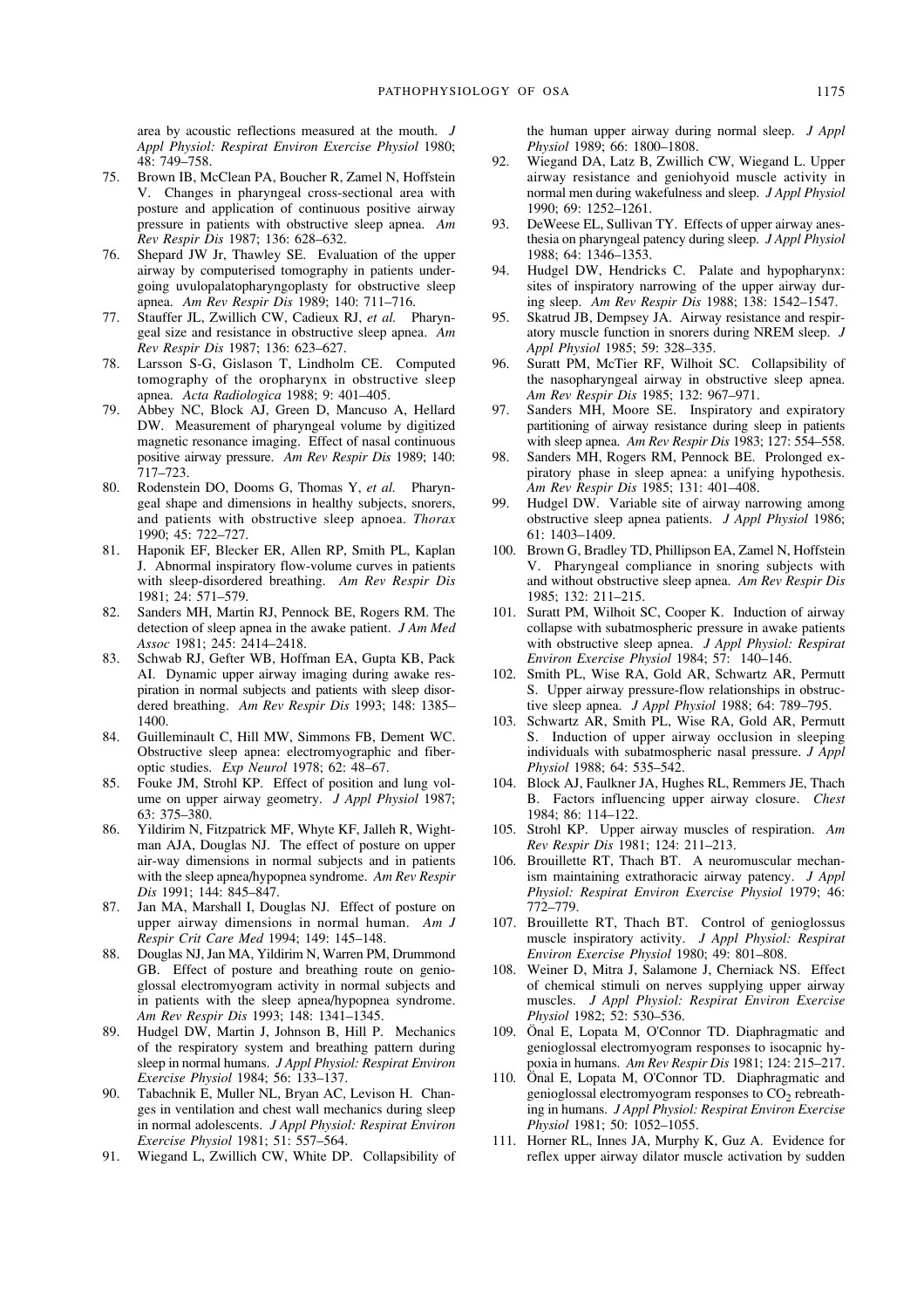negative pressure in man. *J Physiol (Lond)* 1991; 436: 15–29.

- 112. Horner RL, Innes JA, Holden HB, Guz A. Afferent pathway(s) for pharyngeal dilator reflex to negative pressure in man: a study using upper airway anaesthesia. *J Physiol (Lond)* 1991; 436: 31–44.
- 113. Issa FG, Sullivan CE. Arousal and breathing responses to airway occlusion in healthy sleeping adults. *J Appl Physiol: Respirat Environ Exercise Physiol* 1983; 55: 1113–1119.
- 114. Önal E, Lopata M. Periodic breathing and the pathogenesis of occlusive sleep apneas. *Am Rev Respir Dis* 1982; 126: 676–680.
- 115. Strohl KP, Hensley MJ, Hallett M, Saunders NA, Ingram RH. Activation of upper airway muscles before onset of inspiration in normal humans. *J Appl Physiol: Respirat Environ Exercise Physiol* 1980; 49: 638–642.
- 116. Suratt PM, McTier R, Wilhoit SC. Alae nasi electromyographic activity and timing in obstructive sleep apnea. *J Appl Physiol* 1985; 58: 1252–1256.
- 117. Sauerland EK, Harper RM. The human tongue during sleep: electromyographic activity of the genioglossus muscle. *Exp Neurol* 1976; 51: 160–170.
- 118. Issa FG, Edwards P, Szeto E, Lauff D, Sullivan C. Genioglossus and breathing responses to airway occlusion: effect of sleep and route of occlusion. *J Appl Physiol* 1988; 64: 543–549.
- 119. Önal E, Lopata M, O'Connor T. Pathogenesis of apneas in hypersomnia-sleep apnea syndrome. *Am Rev Respir Dis* 1982; 125: 167–174.
- 120. Parisi RA, Neubauer JA, Frank MM, Edelman NH, Santiago TV. Correlation between genioglossal and diaphragmatic responses to hypercapnia during sleep. *Am Rev Respir Dis* 1987; 135; 378–382.
- 121. Suratt PM, McTier RF, Wilhoit SC. Upper airway muscle activation is augmented in patients with obstructive sleep apnea compared with that in normal subjects. *Am Rev Respir Dis* 1988; 137: 889–894.
- 122. Van de Graaff WB, Gottfried SB, Mitra J, Van Lunteren E, Cherniack NS, Strohl KP. Respiratory function of hyoid muscles and hyoid arch. *J Appl Physiol: Respirat Environ Exercise Physiol* 1984; 57: 197–204.
- 123. Van Lunteren E, Haxhiu MA, Cherniack NS. Mechanical function of hyoid muscles during spontaneous breathing in cats. *J Appl Physiol* 1987; 62: 582–590.
- 124. Van Lunteren E, Haxhiu MA, Cherniack NS. Relationship between upper airway volume and hyoid muscle length. *J Appl Physiol* 1987; 63: 1443–1449.
- 125. Wiegand DA, Latz B, Zwillich CW, Wiegand L. Geniohyoid muscle activity in normal men during wakefulness and sleep. *J Appl Physiol* 1990; 69: 1262–1269.
- 126. Roberts JL, Reed WR, Thach BT. Pharyngeal airwaystabilizing function of hyoid muscles and the hyoid arch. *J Appl Physiol: Respirat Environ Exercise Physiol* 1984; 57: 1790–1795.
- 127. Sauerland EK, Orr WC. Hainston LE. EMG patterns of oropharyngeal muscles during respiration in wakefulness and sleep. *Electromyogr Clin Neurophysiol* 1981; 21: 307–316.
- 128. Tangel DJ, Mezzanotte WS, White DP. Influence of sleep on tensor palatini EMG and upper airway resistance in normal men. *J Appl Physiol* 1991; 70: 2574–2581.
- 129. Anch AM, Remmers JE, Sauerland EK, DeGroot WJ. Oropharyngeal patency during waking and sleep in the Pickwickian syndrome: electromyographic activity of the tensor veli palatini. *Electromyogr Clin Neurophysiol* 1981; 21: 317–330.
- 130. Hairston LE, Sauerland EK. Electromyography of the human palate: Discharge patterns of the levator and tensor veli palatini. *Electromyogr Clin Neurophysiol* 1981; 21: 287–297.
- 131. Tangel DJ, Mezzanotte WS, Sandberg EJ, White DP. Influences of NREM sleep on the activity of tonic *vs* inspiratory phasic muscles in normal men. *J Appl Physiol* 1992; 73: 1058–1066.
- 132. Strohl KP, Olson LG. Concerning the importance of pharyngeal muscles in the maintenance of upper airway patency during sleep: an opinion. *Chest* 1987; 92: 918–920.
- 133. Patrick GB, Strohl KP, Rubin SB, Altose MD. Upper airway and diaphragm muscle responses to chemical stimulation and loading. *J Appl Physiol: Respirat Environ Exercise Physiol* 1982; 53: 1133–1137.
- 134. Van Lunteren E, Strohl KP, Parker DM, Biuce EN, Van de Graff WB, Cherniack NS. Phasic volume-related feedback on upper airway muscle activity. *J Appl Physiol: Respirat Environ Exercise Physiol* 1984; 56: 730–736.
- 135. Van Lunteren E, Van de Graaf WB, Parker DM, *et al.* Nasal and laryngeal reflex responses to negative upper airway pressure. *J Appl Physiol: Respirat Environ Exercise Physiol* 1984; 56: 746–752.
- 136. Örem J, Netick A, Dement WC. Increased upper airway resistance to breathing during sleep in the cat. *Electroencephalogr Clin Neurophysiol* 1977; 43: 14–22.
- 137. Önal E, Leech JA, Lopata M. Dynamics of respiratory drive and pressure during NREM sleep in patients with occlusive apneas. *J Appl Physiol* 1985; 58: 1971–1974.
- 138. Hudgel DW, Harasick T. Fluctuation in timing of upper airway and chest wall inspiratory muscle activity in obstructive sleep apnea. *J Appl Physiol* 1990; 69: 443–450.
- 139. Longobardo GS, Gothe B, Goldman MD, Cherniack NS. Sleep apnea considered as a control system instability. *Respir Physiol* 1982; 50: 311–333.
- 140. Issa FG, Sullivan CE. Upper airway closing pressures in obstructive sleep apnea. *J Appl Physiol: Respirat Environ Exercise Physiol* 1984; 57: 520–527.
- 141. Glenn WW, Gee JBL, Cole DR, Farmer WC, Shaw RK, Beckman CB. Combined central alveolar hypoventilation and upper airway obstruction: treatment by tracheostomy and diaphragm pacing. *Am J Med* 1978; 64: 50–60.
- 142. Hyland RH, Hutcheon MA, Perl A, *et al.* Airway occlusion induced by diaphragm pacing for primary alveolar hypoventilation: implications for the pathogenesis of obstructive sleep apnea. *Am Rev Respir Dis* 1981; 124: 180–185.
- 143. Mathew OP, Remmers JE. Respiratory function of the upper airway. *In*: Saunders NA, Sullivan CE, eds. Sleep and Breathing: Lung Biology in Health and Disease. Vol. 21. New York, Marcel Dekker, 1984; pp. 163–200.
- 144. Mathew OP, Abu-Osba YK, Thach BT. Influence of upper airway pressure changes on genioglossus muscle respiratory activity. *J Appl Physiol: Respirat Environ Exercise Physiol* 1982; 52: 438–444.
- 145. Mathew OP, Abu-Osba YK, Thach BT. Genioglossus muscle responses to upper airway pressure changes: afferent pathways. *J Appl Physiol: Respirat Environ Exercise Physiol* 1982; 52: 445–450.
- 146. Hwang JC, St. John WM, Bartlett D. Afferent pathways for hypoglossal and phrenic responses to changes in upper airway pressure. *Respir Physiol* 1983; 49: 341–355.
- 147. Mathew OP. Upper airway negative pressure effects on respiratory activity of upper airway muscles. *J Appl Physiol: Respirat Environ Exercise Physiol* 1984; 56: 500– 505.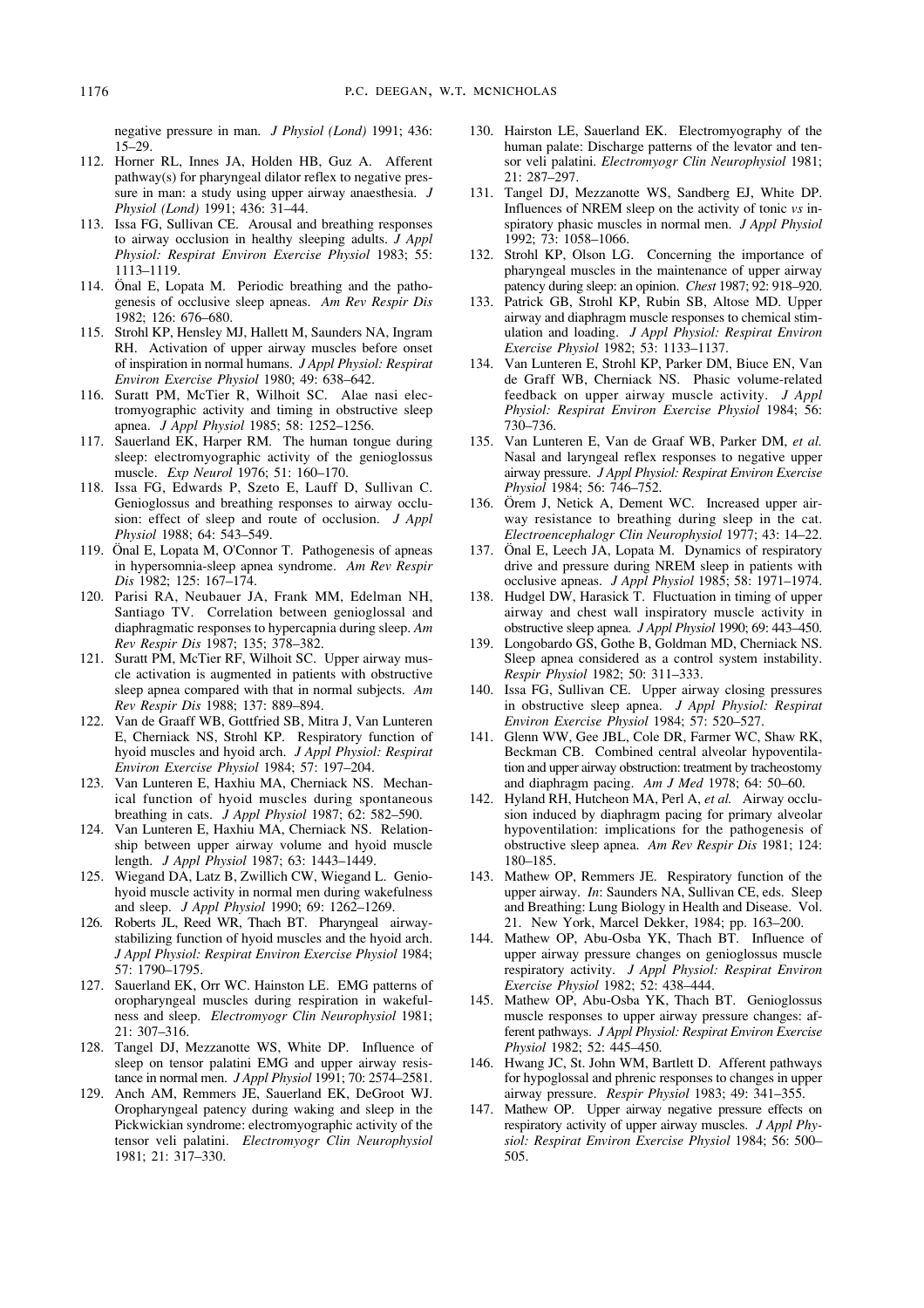- 148. Sant'Ambrogio G, Mathew OP, Fisher JT, Sant'Ambrogio FB. Laryngeal receptors responding to transmural pressure, airflow and local muscular activity. *Respir Physiol* 1983; 54: 317–330.
- 149. Okabe S, Chonan T, Hida W, Satoh M, Kikuchi Y, Takishima T. Role of chemical drive in recruiting upper airway and inspiratory intercostal muscles in patients with obstructive sleep apnea. *Am Rev Respir Dis* 1993; 147: 190–195.
- 150. Abu-Osba YK, Mathew OP, Thach BT. An animal model for sensory deprivation producing obstructive apnea with postmortem findings of sudden infant death syndrome. *Pediatrics* 1981; 68: 796–801.
- 151. Chadwick GA, Crowley P, Fitzgerald MX, O'Regan RG, McNicholas WT. Obstructive sleep apnoea following topical oropharyngeal anesthesia in loud snorers. *Am Rev Respir Dis* 1991; 143; 810–813.
- 152. Deegan PC, McNicholas WT. Effects of topical anesthesia (TOPA) during sleep in patients with clinically significant obstructive sleep apnea (OSA). *Am Rev Respir Dis* 1993; 147: A764.
- 153. Larsson H, Carlsson-Nordlander B, Lindblad LE, Norbeck O, Svanborg E. Temperature thresholds in the oropharynx of patients with obstructive sleep apnea syndrome. *Am Rev Respir Dis* 1992; 146: 1246–1249.
- 154. Wheatley JR, Mezanotte WS, Tangel DJ, White DP. Influence of sleep on genioglossus muscle activation by negative pressure in normal men. *Am Rev Respir Dis* 1993; 148: 597–605.
- 155. Aronson RM, Onal E, Carley DW, Lopata M. Upper airway and respiratory muscle responses to continuous negative airway pressure. *J Appl Physiol* 1989; 66: 1373–1382.
- 156. Sullivan CE, Issa FG, Berthon-Jones M, Eves L. Reversal of obstructive sleep apnoea by continuous positive airway pressure applied through the nares. *Lancet* 1981; i: 862–865.
- 157. Strohl KP, Redline S. Nasal CPAP therapy, upper airway muscle activation, and obstructive sleep apnea. *Am Rev Respir Dis* 1986; 134: 555–558.
- 158. Deegan PC, Nolan P, O'Regan RG, McNicholas WT. Effects of continuous and expiratory positive airway pressure on alae nasi and genioglossus muscle activity in awake normal humans. *Am Rev Respir Dis* 1993; 147: A767.
- 159. Deegan PC, Nolan P, McNicholas WT. Effects of continuous and expiratory positive airway pressure on alae nasi and genioglossus muscle activity in sleeping normal humans. *Am J Respir Crit Care Med* 1994; 149: A145.
- 160. Mahadevia AK, Önal E, Lopata M. Effects of expiratory positive airway pressure on sleep-induced respiratory abnormalities in patients with hypersomnia-sleep apnea syndrome. *Am Rev Respir Dis* 1983; 1128: 708–711.
- 161. Cherniack NS. Respiratory dysrhythmias during sleep. *N Engl J Med* 1981; 305: 325–330.
- 162. Rubenstein I, Hoffstein V, Bradley TD. Lung volumerelated changes in the pharyngeal area of obese females with and without obstructive sleep apnoea. *Eur Respir J* 1989; 2: 344–351.
- 163. McNicholas WT, Bowes G, Zamel N, Phillipson EA. Impaired detection of added inspiratory resistance in patients with obstructive sleep apnea. *Am Rev Respir Dis* 1984; 129: 45–48.
- 164. Berssenbrugge A, Dempsey J, Iber C, Skatrud J, Wilson P. Mechanisms of hypoxia-induced periodic breathing during sleep in humans. *J Physiol* 1983; 343: 507–526.
- 165. Bülow K. Respiration and wakefulness in man. *Acta Physiol Scand* 1963; 209: (Suppl.) 1–110.
- 166. Douglas NJ, White DP, Pickett CK, Weil JV, Zwillich CW. Respiration during sleep in normal man. *Thorax* 1982; 37: 840–844.
- 167. Berthon-Jones M, Sullivan CE. Ventilatory and arousal responses to hypoxia in sleeping humans. *Am Rev Respir Dis* 1982; 125: 632–639.
- 168. Douglas NJ, White DP, Weil JV, *et al.* Hypoxic ventilatory response decreases during sleep in normal men. *Am Rev Respir Dis* 1982; 125: 286–289.
- 169. Douglas NJ, White DP, Weil JV, Pickett CK, Zwillich CW. Hypercapnic ventilatory response in sleeping adults. *Am Rev Respir Dis* 1982; 125: 758–762.
- 170. Berthon-Jones M, Sullivan CE. Ventilation and arousal responses to hypercapnia in normal sleeping humans. *J Appl Physiol: Respirat Environ Exercise Physiol* 1984; 54: 59–67.
- 171. White DP. Occlusion pressure and ventilation during sleep in normal humans. *J Appl Physiol* 1986; 61: 1279–1287.
- 172. Whitelaw WA, Derenne J-P, Milic-Emili J. Occlusion pressure as a measure of respiratory center output in conscious man. *Respir Physiol* 1975; 23: 181–199.
- 173. Sériès F, Cormier Y, Desmeules M, La Forge J. Effects of respiratory drive on upper airways in sleep apnea patients and normal subjects. *J Appl Physiol* 1989; 67: 973–979.
- 174. Kryger M, Quesney LF, Holder D, Gloor P, Macleod P. The sleep deprivation syndrome of the obese patient. *Am J Med* 1974; 56; 531–539.
- 175. Gold AR, Schwartz AR, Wise RA, Smith PL. Pulmonary function and respiratory chemosensitivity in moderately obese patients with sleep apnea. *Chest* 1993; 103: 1325–1329.
- 176. Garay SM, Rapoport D, Sorkin B, Epstein H, Feinberg I, Goldring RM. Regulation of ventilation in the obstructive sleep apnea syndrome. *Am Rev Respir Dis* 1981; 124: 451–457.
- 177. Lopata M, Önal E. Mass loading, sleep apnea, and the pathogenesis of obesity hypoventilation. *Am Rev Respir Dis* 1982; 126: 640–645.
- 178. Berthon-Jones M, Sullivan CE. Time course of change in ventilatory response to  $CO<sub>2</sub>$  with long-term CPAP therapy for obstructive sleep apnea. *Am Rev Respir Dis* 1987; 135: 144–147.
- 179. Hudgel DW, Hendricks C, Dadley A. Alteration in obstructive apnoea pattern induced by changes in oxygen and carbon dioxide inspired concentrations. *Am Rev Respir Dis* 1988; 138: 16–19.
- 180. Greenberg HE, Scharf S. Depressed ventilatory load compensation in sleep apnea: reversal by nasal CPAP. *Am Rev Respir Dis* 1993; 148: 1610–1615.
- 181. Iber C, Bessenbrugge A, Skatrud JB, Dempsey JA. Ventilatory adaptations to resistive loading during wakefulness and non-REM sleep. *J Appl Physiol: Respirat Environ Exercise Physiol* 1982; 52: 607–614.
- 182. Santiago TV, Sinha AK, Edelman NH. Respiratory flow-resistive load compensation during sleep. *Am Rev Respir Dis* 1981; 123: 382–387.
- 183. Wiegand L, Zwillich CW, White DP. Sleep and the ventilatory response to resistive loading in normal man. *J Appl Physiol* 1988; 63: 1186–1195.
- 184. Wilson PA, Skatrud JB, Dempsey JA. Effects of slow wave sleep on ventilatory compensation to inspiratory elastic loading. *Respir Physiol* 1984; 55: 103–120.
- 185. Guilleminault C. Sleep apnea syndromes: impact of sleep and sleep states. *Sleep* 1980; 3: 227–234.
- 186. Vincken W, Guilleminault C, Silvestri L, Cosio M,